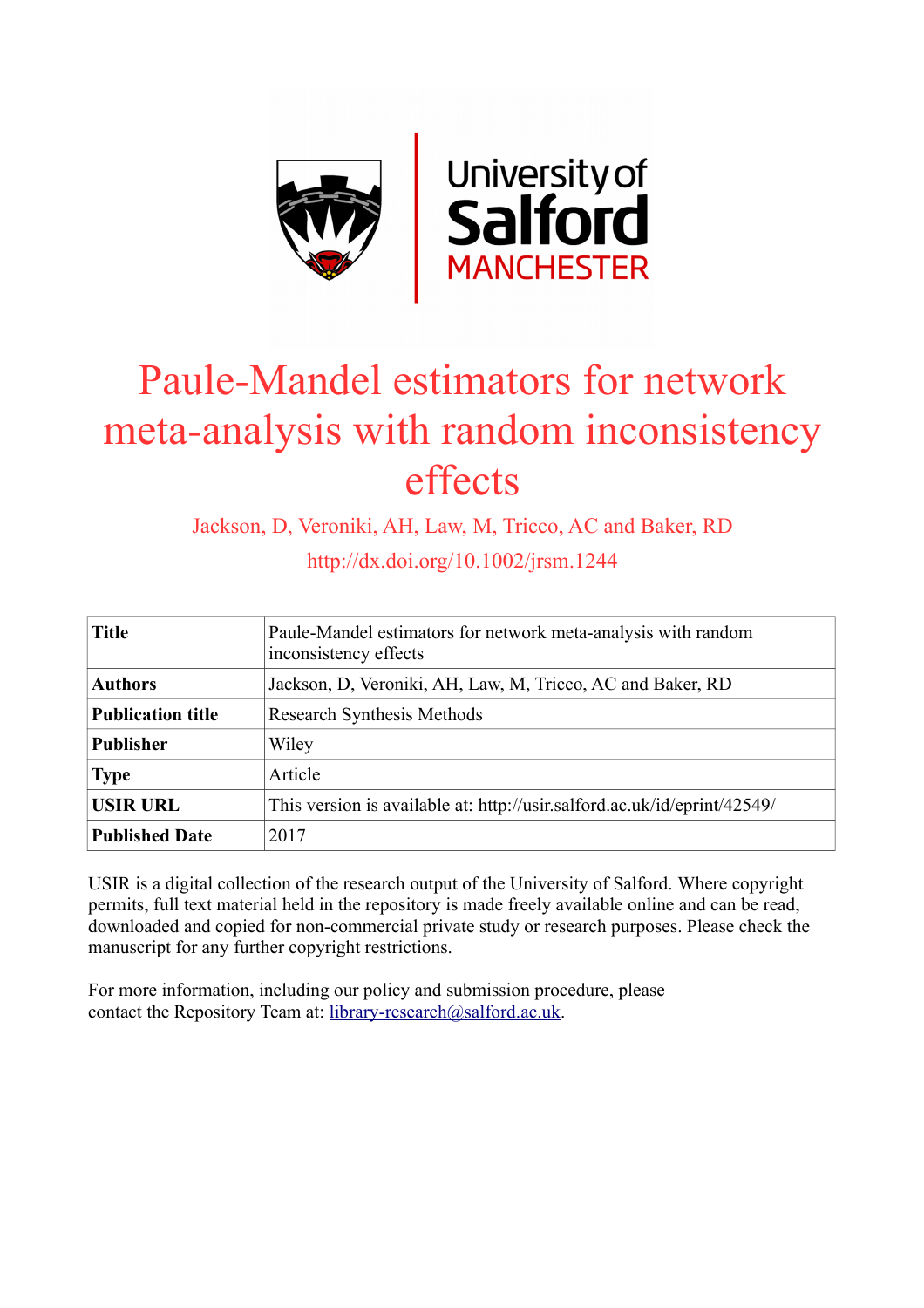# Paule‐Mandel estimators for network meta‐analysis with random inconsistency effects

Dan Jackson<sup>1</sup>  $\bullet$  | Areti Angeliki Veroniki<sup>2</sup> | Martin Law<sup>1</sup> | Andrea C. Tricco<sup>2,3</sup> | Rose Baker<sup>4</sup>

<sup>1</sup> MRC Biostatistics Unit, Cambridge, UK 2Li Ka Shing Knowledge Institute, Toronto, Canada

<sup>3</sup>Epidemiology Division, Dalla Lana School of Public Health, University of Toronto, Toronto, Canada

4University of Salford, Manchester, UK

Correspondence Dan Jackson, MRC Biostatistics Unit, Cambridge, UK. Email: [daniel.jackson@mrc](mailto:daniel.jackson@mrc-bsu.cam.ac.uk)‐bsu.cam.ac.uk

Funding information UK Medical Research Council, Grant/Award Number: U105260558

Network meta‐analysis is used to simultaneously compare multiple treatments in a single analysis. However, network meta-analyses may exhibit inconsistency, where direct and different forms of indirect evidence are not in agreement with each other, even after allowing for between‐study heterogeneity. Models for network meta‐analysis with random inconsistency effects have the dual aim of allowing for inconsistencies and estimating average treatment effects across the whole network. To date, two classical estimation methods for fitting this type of model have been developed: a method of moments that extends DerSimonian and Laird's univariate method and maximum likelihood estimation. However, the Paule and Mandel estimator is another recommended classical estimation method for univariate meta-analysis. In this paper, we extend the Paule and Mandel method so that it can be used to fit models for network meta‐analysis with random inconsistency effects. We apply all three estimation methods to a variety of examples that have been used previously and we also examine a challenging new dataset that is highly heterogenous. We perform a simulation study based on this new example. We find that the proposed Paule and Mandel method performs satisfactorily and generally better than the previously proposed method of moments because it provides more accurate inferences. Furthermore, the Paule and Mandel method possesses some advantages over likelihood‐based methods because it is both semiparametric and requires no convergence diagnostics. Although restricted maximum likelihood estimation remains the gold standard, the proposed methodology is a fully viable alternative to this and other estimation methods.

#### KEYWORDS

incoherence, mixed treatment comparisons, multiple treatments meta-analysis, random-effects models

# 1 | INTRODUCTION

Meta‐analysis is now well established. Simple and transparent univariate methods are typically used in systematic reviews and meta‐analyses. However more sophisticated methodologies have been suggested in recent years and network metaanalysis $1,2$  is one such development that has attracted considerable interest. Here, data from multiple (more than 2) treatment groups are included in a single analysis. Network meta‐analyses allow both direct and indirect evidence for multiple treatment groups to contribute to the analysis so that more precise and coherent inferences about all possible

------------------------------------------------------------------------------------------------------------------------------- -

This is an open access article under the terms of the [Creative Commons Attribution](http://creativecommons.org/licenses/by/4.0/) License, which permits use, distribution and reproduction in any medium, provided the original work is properly cited.

© 2017 The Authors. Research Synthesis Methods Published by John Wiley & Sons Ltd.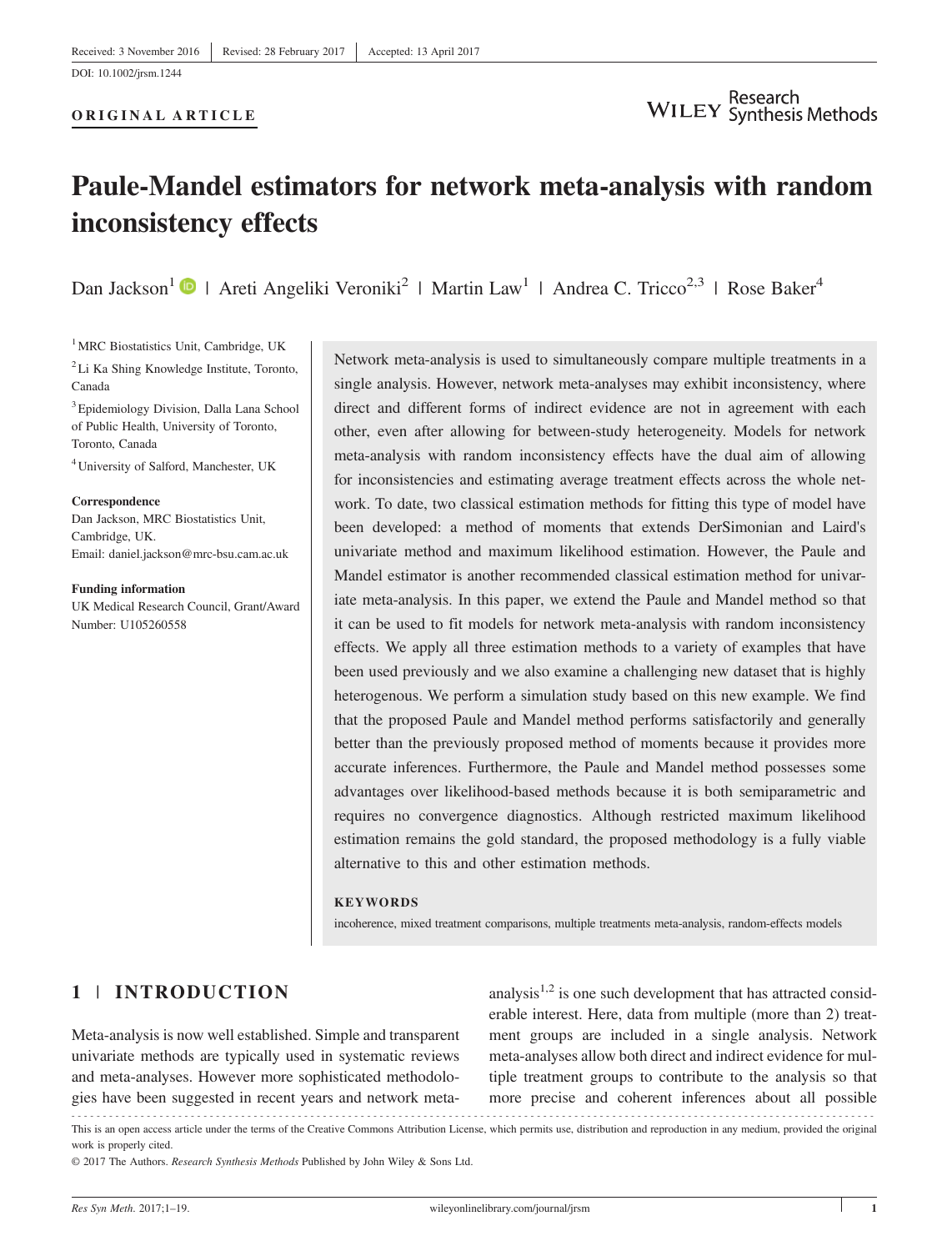# 2 | WILEY<sup>-Research</sup><br>WILEY<sup>-</sup>Synthesis Methods **| MacKSON ET AL.**

treatment comparisons are possible. Models for network meta‐analysis may include random‐effects to account for any between‐study heterogeneity so that the usual univariate random-effects model for univariate meta-analysis $3-6$  can be extended to the network meta-analysis setting.<sup>7</sup> Assuming that there is no between‐study heterogeneity is usually difficult to defend in both univariate and network meta‐analysis.

Network meta‐analysis raises additional concerns about whether or not the various sources of evidence in the network are consistent. We will take the consistency assumption to mean that for example, to within-study statistical error and betweenstudy variation, that the relative effect of treatment  $B$  to treatment  $A$ , plus the effect of treatment  $C$  to treatment  $B$ , equals the relative effect of treatment  $C$  to treatment  $A$ . This assumption means that the direct evidence for the AC comparison is in agreement with the indirect evidence" (" $AB + BC = AC$ "). Estimated treatment effects that come from the same study will satisfy this type of consistency equality without error. This is because of the way that relative effects are calculated.

A direct way to model inconsistency is to allow studies that include different combinations of treatment comparisons to estimate different effects. If this occurs then any closed loops, such as the ABC loop discussed above, will not "add up correctly": if studies that include treatments A and B ("AB studies") estimate different effects to  $BC$  and  $AC$  studies, then the consistency assumption will not hold. Explaining inconsistency in this way is especially natural because different treatment comparisons may have been made at slightly different times, using different types of patients or in other circumstances that affect the treatment outcome. This may either be known, suspected, or unknown to the analyst. The inconsistency modelling follows this intuition, by allowing studies of each "design" to estimate different effects (where "design" is taken only to refer to the treatments included). This results in the design‐by‐treatment interaction model. $8,9$  This type of modelling has also been proposed by Piepho and colleagues.<sup>10,11</sup> By allowing a full interaction between the treatment effects and the type of design we avoid the problems associated with loop-inconsistency models when multiarm studies are present. $8,12$  Briefly, the difficulty with loop‐inconsistency models is that the form of the model depends on the treatment ordering when multi‐ arm studies are present. The relationship between loop inconsistency models and the design-by-treatment interaction model is briefly described below, and see Higgins et al<sup>8</sup> and Jackson et  $al<sup>12</sup>$  for full details.

We will adopt a relatively simple form of the design-bytreatment interaction model that uses two unknown variance parameters and has been described previously.<sup>13-15</sup> One of these variance parameters describes the extent of the between‐study heterogeneity. The other describes the extent of inconsistency, using a simple model eases model identifiability and interpretation. Using random, rather than

fixed, inconsistency parameters means that the basic parameters describe the average treatment effects across studies of all designs. Hence, the decision to use random inconsistency effects is motivated by the dual desire to include the possibility of inconsistency in the model and estimate meaningful average treatment effects across the entire evidence base.

Bayesian estimation methods for our model have previously been suggested<sup>13,15</sup> and two classical estimation methods have also been developed. The first of these classical methods uses the method of moments<sup>14</sup> and extends the univariate method proposed by DerSimonian and Laird.<sup>4</sup> The second instead uses likelihood-based methods.<sup>15</sup> The primary contribution of this paper is to develop a third such estimation method, this time extending the univariate method proposed by Paule and Mandel.<sup>16</sup> See Veroniki et al<sup>17</sup> for details of this and many other estimation methods that have been proposed in the more familiar pairwise meta-analysis setting.

The Paule and Mandel estimation method retains many of the advantages of the method of moments because it is semiparametric and requires no convergence diagnostics. Furthermore, it has not been criticised for being inaccurate in the way that the DerSimonian and Laird method has (eg, Hoaglin<sup>18</sup> and Kulinskaya et al<sup>19</sup>). Rukhin et al<sup>20</sup> show that the Paule and Mandel estimator is an approximate version of using restricted maximum likelihood (REML). Viechtbauer et  $al<sup>21</sup>$  show that the Paule and Mandel estimator is the same as the so‐called empirical Bayes estimator. Findings such as these strengthen the case for using the Paule and Mandel estimator. Although REML might reasonably be regarded as the gold standard, this is a fully parametric estimation method, whereas the Paule and Mandel and DerSimonian and Laird methods allow us to estimate the unknown between‐study variance without making normality assumptions. However, the extent to which this is truly an advantage of using semiparametric methods awaits investigation and is debatable, because we can anticipate that likelihood based methods for network meta‐analysis will be robust to departures from non‐normality, just as they have been found to be in the univariate setting.<sup>22,23</sup> Furthermore both the likelihood and the restricted likelihood must be maximised numerically and convergence should be checked in practice. As we will see below, the Paule and Mandel method requires no such convergence diagnostics. The new Paule and Mandel method that we develop for network meta‐analysis therefore possesses some advantages over the other two classical methods.

The rest of the paper is set out as follows. In Section 2, we describe the model, and in Section 3, we discuss the previously proposed estimation methods. In Section 4, we present the new Paule and Mandel estimators for network meta-analysis. In Section 5, we apply all 3 classical methods to some examples that have been used previously to illustrate these methods. We also apply these methods to a challenging new example in this section. In Section 6,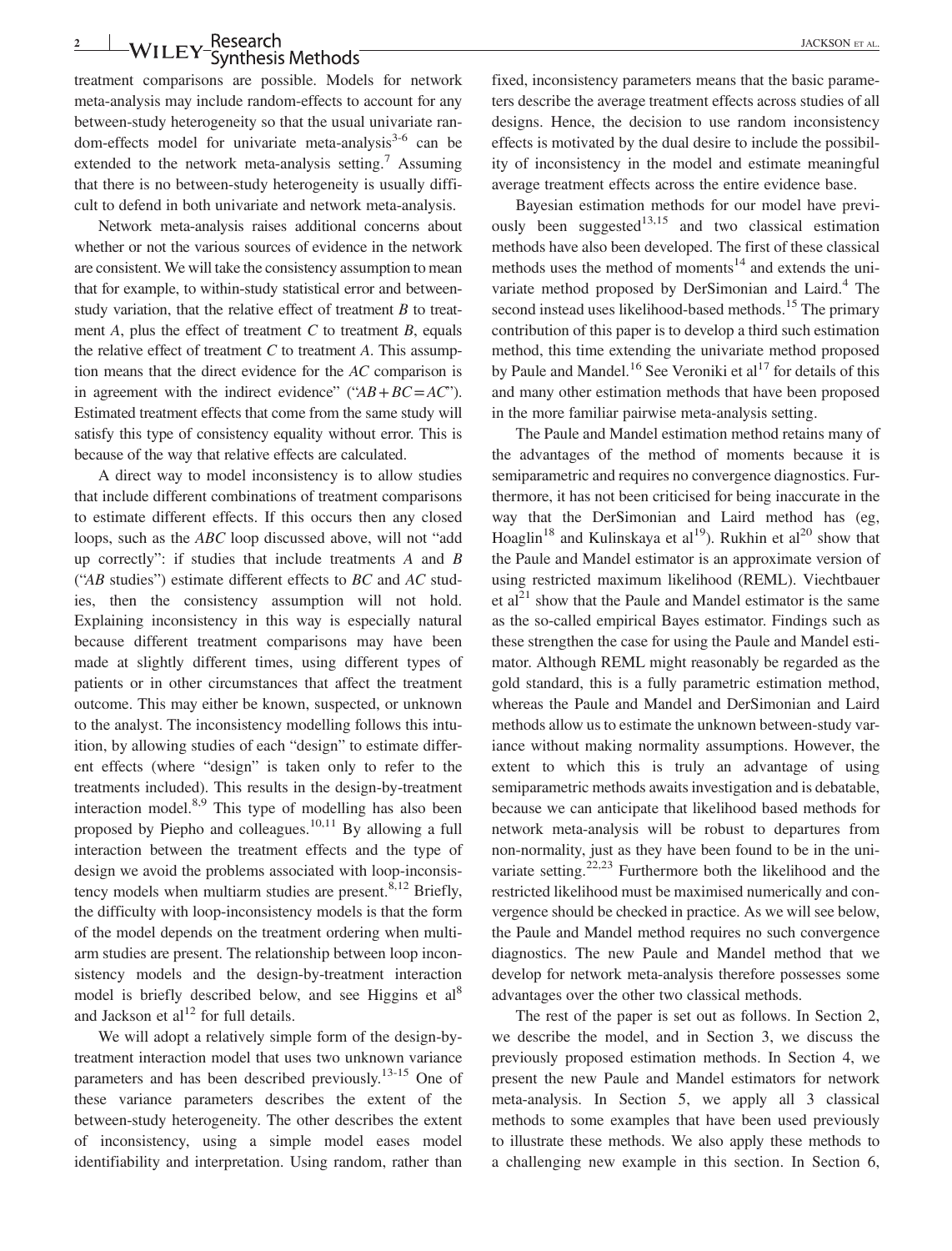we perform a simulation study and we conclude with a short discussion in Section 7.

### 2 | THE MODEL

Our model has been described previously,  $13-15$  but we also present it here. We model the estimated treatment effects using the equation

$$
\mathbf{Y}_{di} = \boldsymbol{\delta}_d + \mathbf{B}_{di} + \boldsymbol{\omega}_d + \boldsymbol{\varepsilon}_{di} \tag{1}
$$

where  $Y_{di}$  represents the  $c_d \times 1$  vector of estimated treatment effects from the *i*th study of design  $d=1,2, \cdots, D$ , where  $c_d$  is the number of treatment arms in design d minus one. The  $Y_{di}$  are the estimated relative effects of different treatment comparisons (such as log odds ratios or mean differences). We therefore use contrast based models and analyses throughout. An arm‐based analysis would instead model the average outcome in each treatment arm (such as log odds or the sample mean). The arguments for and against these contrasting types of model are sometimes fierce<sup>24,25</sup> but by adopting a contrast based approach we use the more conventional approach. $24$ The  $\varepsilon_{di}$  are the within-study statistical errors, and we assume that  $\epsilon_{di} \sim N(0, S_{di})$ , where  $S_{di}$  is the  $c_d \times c_d$  within-study covariance matrix. The within‐study covariance matrix is estimated in practice but is treated as fixed and known in the analysis. Hence, we will use the conventional type of normal approximation that meta‐analysts will be familiar with. The terms  **and**  $\omega_d$  **in model 1 are random effects that describe the** between‐study heterogeneity and the inconsistency, respectively, and are described in more detail below.

#### 2.1 | Calculating meta-analysis data

To calculate the outcome data  $Y_{di}$  in model 1, we choose a design-specific baseline treatment group (eg, A in the ABC design). The entries of  $Y_{di}$  are then obtained as the estimated treatment effects of the other  $c_d$  treatments compared to this baseline treatment. For example if  $d=1$  is taken to indicate the ABC design then the  $Y_{1i}$  vectors have two entries. If A is taken as the baseline then these two entries of the  $Y_{1i}$  are estimated treatment effects of  $B$  and  $C$  relative to  $A$ . The main diagonal entries of the  $S_{di}$  are within-study variances that can be calculated using standard methods. The within‐study correlations in the estimated effects from multiarm studies are because they share a common baseline treatment. Hence the within-study covariances, the off-main diagonal entries of  $S_{di}$ , are the variance of the average outcome (for example, the log odds or the sample mean) in the baseline treatment group. For designs that include only two treatment groups, both  $Y_{di}$  and  $S_{di}$  are scalars. Forming the outcome data  $Y_{di}$ and the within-study covariance matrices  $S_{di}$  to be used in analysis is only slightly more complicated for network meta‐analysis than conventional univariate analyses.

# 2.2 | The basic parameters

We choose a reference treatment A for the entire network meta‐analysis and we denote the average (ie, across all designs and studies) treatment effects relative to A as  $\delta^{AB}$ ,  $\delta^{AC}$ , and so on, where we refer to these as "basic parameters." There are  $c$  of these basic parameters, where  $c$  is the number of treatment groups minus one. Then the fixed effect  $\delta_d$  in model 1 represents the average treatment effects of design d in terms of these basic parameters. For designs that include the reference treatment A, the entries of  $\delta_d$  are simply given by the basic parameter that corresponds to the appropriate treatment comparison; for example continuing with the above example  $\delta_1 = (\delta^{AB}, \delta^{AC})^T$ . For designs that do not include the reference treatment A, forming  $\delta_d$  is a little more complicated. For example, if  $d=2$  indicates the CDE design we may take treatment  $C$  as the design-specific baseline so that the entries of the  $Y_{2i}$  are the estimated treatment effects of D and E relative to C. Then  $\delta_2 = (\delta^{AD} - \delta^{AC}, \delta^{AE} - \delta^{AC})^T$ . In general, the average effect of treatment J relative to treatment I is  $\delta^{AJ} - \delta^{AI}$ , where we define  $\delta^{AA} = 0$ .

#### 2.3 | The random-effects

The  **are random-effects that describe the between-study** heterogeneity and the  $\omega_d$  are random-effects that describe the inconsistency. The inclusion of the  $\omega_d$  in model 1 means that every design estimates a different set of effects. Hence, we can describe the inconsistency in the way described in the introduction. The simplest possible model in our framework takes  $B_{di} = \omega_d = 0$ . There is then no between-study heterogeneity or inconsistency. We call this the "common‐effect and consistent model."

We assume that  $\mathbf{B}_{di} \sim N\left(\mathbf{0}, \tau_{\beta}^2 \mathbf{P}_{c_d}\right)$ , where  $\mathbf{P}_{c_d}$  is a square matrix of dimension  $c_d$  with ones on the main diagonal and halves everywhere else. Similarly, we assume that  $\omega_d \sim N(\mathbf{0}, \tau_{\omega}^2 \mathbf{P}_{c_d})$ . The unknown variances  $\tau_{\beta}^2$  and  $\tau_{\omega}^2$ <br>describe the magnitude of the between study and the describe the magnitude of the between‐study, and the inconsistency, variance, respectively. These two parameters can therefore be referred to as the between‐study variance and the inconsistency variance. These are very simple models for the between‐study heterogeneity and the inconsistency structure, which assume that the between-study and inconsistency variances are the same for all studies and designs, respectively, regardless of the particular treatments being compared.<sup>13-15</sup> If  $\tau_{\beta}^2 = 0$  then all  $\mathbf{B}_{di} = \mathbf{0}$  and there is no between-study heterogeneity, similarly, if  $\tau_{\omega}^2 =$ 0, then all  $\omega_d = 0$  and the data are consistent. If  $\tau_{\omega}^2 > 0$ then the estimates from studies of the same design are correlated because they share a common inconsistency parameter. These assumptions mean that the covariance matrix of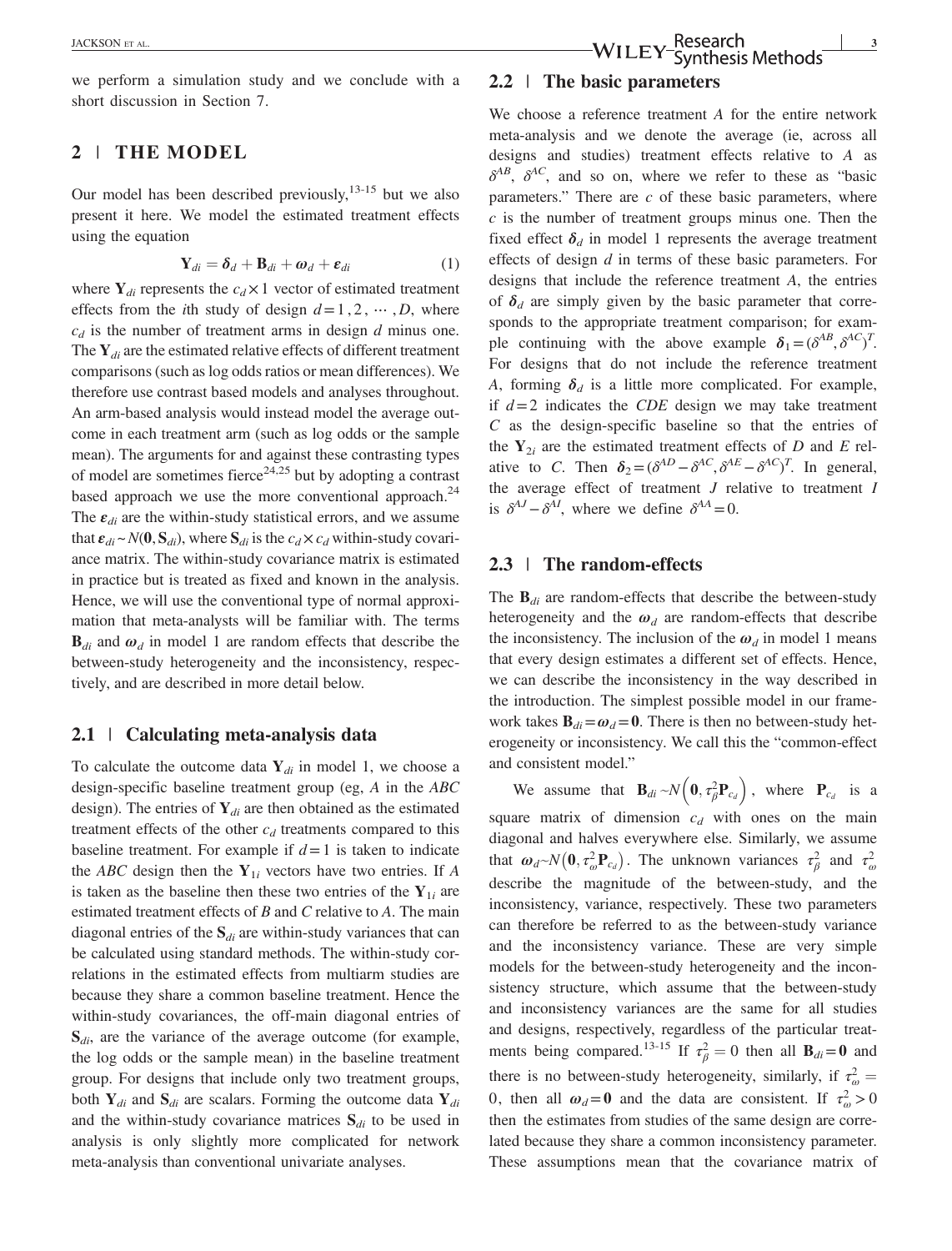$\mathbf{Y}_{di}$  is  $\left(\tau_{\beta}^2 + \tau_{\omega}^2\right) \mathbf{P}_{c_d} + \mathbf{S}_{di}$  and the covariance between  $\mathbf{Y}_{di}$ and  $Y_{dj}$  of the same design is  $\tau_{\omega}^2 \mathbf{P}_{c_d}$ .

#### 2.4 | Describing the entire dataset

Model 1 describes the estimated effects for each study separately. To describe the entire dataset, we vertically stack the  $Y_{di}$  to create Y, where model 1 implies that

$$
\mathbf{Y} \sim N\Big(\mathbf{X}\boldsymbol{\delta}, \tau_{\beta}^2\mathbf{M}_1 + \tau_{\omega}^2\mathbf{M}_2 + \mathbf{S}\Big), \tag{2}
$$

where  $\delta$  is a vector that contains the basic parameters. This vector is premultiplied by design matrix X, where the design matrix ensures that model 2 provides the mean structure implied by model 1. The block diagonal matrix S contains the  $S_{di}$  matrices along the main block diagonal, so that the within-study distributions in models 1 and 2 are equivalent. Similarly, the terms  $\tau_\beta^2 M_1$  and  $\tau_\omega^2 M_2$  ensure the equivalence between the between‐study and inconsistency variance structures, respectively, in models 1 and 2. This is achieved by defining square matrices  $M_1$  and  $M_2$  so that the covariance structure from Equation 1 is correctly specified in Equation 2. Specifically,  $M_1$  contains ones on the main diagonal, so that  $M_{1ii}=1$  for all *i*. Furthermore, for  $i \neq j$ ,  $M_{1ij} = 1/2$  if the corresponding entries (ie, rows) of Y are from the same study, and  $M_{1ii}=0$  otherwise. We similarly define  $M_2$  as containing ones on the main diagonal so that  $M_{2ii}=1$  for all *i*. Furthermore, for  $i \neq j$ ,  $M_{2ii}=1$ if the corresponding entries of  $Y$  are from the same design and refer to the same treatment comparison,  $M_{2ii} = 1/2$  if they are from the same design but refer to different treatment comparisons, and  $M_{2ij}=0$  otherwise. Matrix  $M_1$  is a block‐diagonal square matrix with blocks formed by the studies and  $M_2$  a block-diagonal square matrix with blocks formed by the designs.

The matrices  $M_1$  and  $M_2$  were referred to as  $P_1$  and  $P_2$  in the first description of this model, $14$  but in the recent account,  $15$  we use the letter M to denote these matrices to avoid a clash of notation with  $P_{c,d}$ . Matrices  $M_1$  and  $M_2$  are both symmetrical matrices; this observation is important when deriving some of the results that follow.

## 2.5 | Loop inconsistency models and the consistency model

Loop inconsistency models<sup>7</sup> are a special case of the designby-treatment interaction model.<sup>8,12</sup> This means that loop inconsistency models can be assumed by modifying  $M_2$ .<sup>14</sup> All estimation methods below can similarly be modified to accommodate this type of model by using the appropriate  $M<sub>2</sub>$  matrix. We can also assume a consistency model by taking  $\tau_{\omega}^2 = 0$ . Our proposal is to fit our full model but these and

possibly other reduced forms of our model may appeal to some readers.

#### 2.6 | A submodel for a single design

Jackson et  $al<sup>14</sup>$  describe a submodel of Equation 2 that can be used to describe outcome data from a particular design. Only attempting to describe the outcome data from one design simplifies matters. This is because inconsistency is conceptualised as being differences between designs so that the inconsistency (or "between-designs") variance  $\tau_{\omega}^2$  is not identifiable unless two or more designs are modelled. This also means that the  $Y_{di}$  from a particular design are consistent with each other and from Equation 1 estimate  $\beta_d = \delta_d + \omega_d$ . All entries of  $\delta$  will not in general be identifiable when using data from a single design because we will not observe all treatments unless the design in question includes them all. Finally, the vectors  $\delta_d$  and  $\omega_d$  are aliased in model 1 when all studies are of the same design, so we cannot identify  $\delta_d$ and  $\omega_d$  separately but we can identify their sum  $\beta_d$ .

Hence, a submodel, which is implied by model 2 and can be identified when all studies are of a single design  $d$ , is

$$
\mathbf{Y}_d \sim N\Big(\mathbf{X}_d\boldsymbol{\beta}_d, \tau_\beta^2 \mathbf{M}_d + \mathbf{S}_d\Big),\tag{3}
$$

where  $Y_d$  is obtained by stacking the  $Y_d$  that are from design d and  $\mathbf{M}_d = I_{n_d} \otimes \mathbf{P}_{c_d}$ ; here,  $n_d$  is the number of studies of design d,  $I_{n_d}$  denotes the  $n_d \times n_d$  identity matrix, and ⊗ denotes the Kronecker product. Hence,  $\mathbf{M}_d = I_{n_d} \otimes \mathbf{P}_{c_d}$  is a block diagonal square matrix where all submatrices along the block diagonal are  $P_{c_d}$ . The design matrix  $X_d$  is obtained by stacking  $n_d$  identity matrices of dimension  $c_d$ . Finally  $S_d$  is the block diagonal square matrix containing the  $S_{di}$  matrices for the design in question. The matrix  $M_d$  is symmetrical.

Submodel 3 states that all  $Y_{di}$  from design d independently estimate  $\beta_d$ . There is therefore no inconsistency in these estimates in this submodel because Equation 3 includes no inconsistency effects or variances. Submodel 3 is implied by model 2 regardless of the value of  $\tau_{\omega}^2$  and would also be implied if the  $\omega_d$  were modelled differently, for example, using a different random‐effects distribution or modelled using fixed‐effects.

## 2.7 | Making inferences about the treatment effects

The main statistical difficulty lies in estimating the unknown variance components  $\tau_{\beta}^2$  and  $\tau_{\omega}^2$ . Once these parameters have been estimated, the standard procedure for making inferences about the basic parameters, and so the treatment effects, approximates these variance parameters with their estimates. Inference for the basic parameters is then straightforward, as analysis proceeds as a weighted regression where all weights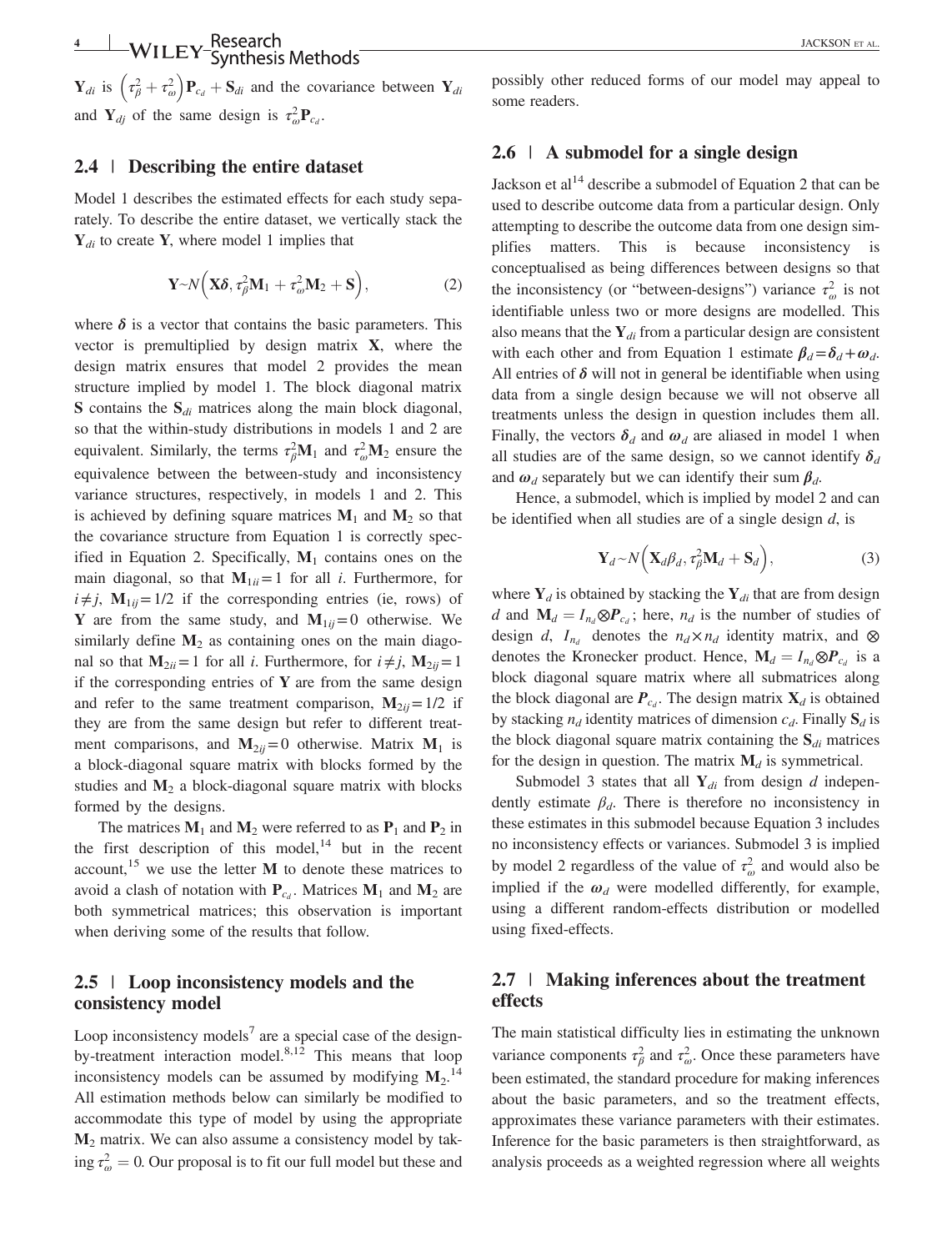are treated as fixed and known.<sup>14,15</sup> Hence the estimation of  $\tau_{\beta}^2$  and  $\tau_{\omega}^2$  provides the focus of the rest of the paper.

The basic parameters describe the average treatment effects across all studies of all designs, and so the entire evidence base, of treatments relative to the reference treatment A. We take the difference between two basic parameters to make inferences about other average treatments. For example the estimated average effect of treatment E relative to treatment B is given by  $\hat{\delta}^{AE}-\hat{\delta}^{AB}$ . Upon approximating the two unknown variances with their estimates, model 2 assumes that the outcome data are multivariate normal with a known covariance matrix. Hence,  $\hat{\delta}$  is also treated as multivariate normal with known covariance matrix, and making inferences about any linear combination of the basic parameters is straightforward.

# 3 | PREVIOUSLY PROPOSED ESTIMATION METHODS

A variety of estimation methods for our model have previously been proposed. We will briefly describe these alternative methods before describing the new Paule and Mandel estimation method. The details given here for the previously proposed estimation methods are necessarily concise, and so we refer the reader to the original methodological papers referred to below for full details.

# 3.1 | The "DerSimonian and Laird" estimation method

The DerSimonian and Laird<sup>4</sup> estimator for standard univariate random-effects meta-analysis is based on the  $O$  statistic. To extend this estimation method to the network meta‐analysis setting, Jackson et al<sup>14</sup> define the scalar O statistic for the entire network meta‐analysis as

$$
Q^{net} = (\mathbf{Y} - \widehat{\mathbf{Y}})^T \mathbf{S}^{-1} (\mathbf{Y} - \widehat{\mathbf{Y}}), \tag{4}
$$

where  $\hat{Y} = X(X^T S^{-1} X)^{-1} X^T S^{-1} Y$  is the fitted outcome vector under model 2 with  $\tau_{\beta}^2 = \tau_{\omega}^2 = 0$ , that is, the common‐effect and consistent model. This is simply the usual Q scalar heterogeneity statistic that is also used in multivariate meta-regression.<sup>26,27</sup> However the multivariate meta‐regression model is not the same as the network meta‐analysis model used here. Hence, the distribution of  $Q^{net}$  is different under these two models because of the different types of assumptions made in these contexts.

The decomposition of this  $Q$  statistic that was proposed by Krahn et al, $^{28}$  and used for estimation purposes by Jackson et al, $^{14}$  is

$$
Q^{net} = \sum_{d=1}^{D} Q_{d}^{het} + Q^{inc}, \qquad (5)
$$

where  $D$  is the number of different designs present. Here,  $Q_d^{het}$  is the Q statistic defined as in Equation 4 but we use only data from design  $d$ . That is,

$$
Q_d^{het} = (\mathbf{Y}_d - \widehat{\mathbf{Y}}_d)^T \mathbf{S}_d^{-1} (\mathbf{Y}_d - \widehat{\mathbf{Y}}_d), \tag{6}
$$

where  $\widehat{\mathbf{Y}}_d$  is the fitted outcome vector for design d, under the common‐effect and consistent model and using data only from this design. The final term in Equation 5,  $Q^{inc}$ , is obtained by subtraction.

Jackson et al<sup>14</sup> show that the expectation of  $Q^{net}$  is a linear equation in  $\tau_{\beta}^2$  and  $\tau_{\omega}^2$ , and the expectation of  $\sum_{d=1}^{D} Q_d^{he}$ is linear in  $\tau_{\beta}^2$ . Under the consistency assumption they suggest matching Q <sup>net</sup> to its expectation to estimate  $\tau_{\beta}^2$ . Under the full model they suggest matching  $\sum_{d=1}^{D} Q_d^{het}$  to its expectation to estimate  $\tau_{\beta}^2$ . The latter estimate can then be substituted into the expectation of  $Q^{net}$  which similarly gives rise to the estimate of  $\tau_{\omega}^2$  by matching moments. Any negative estimated variance components are truncated to 0.

#### 3.2 | Likelihood‐based estimation methods

Law et al<sup>15</sup> explain how the *rma.mv* command in the R package *metafor*<sup>29</sup> can be used to perform likelihoodbased inference under the full model and the consistency model ( $\tau_{\omega}^2 = 0$ ). By using normal approximations, the likelihood function can be evaluated and maximised numerically to simultaneously estimate all parameters.

However, the sample size in many meta-analyses is small.<sup>30</sup> Maximum likelihood-based estimates of unknown variance components, such as the two included in our model, are generally biased downwards in small datasets. REML estimation helps to overcome this difficulty and so is generally recommended. The restricted likelihood function eliminates the location parameters (here, these are the basic parameters) and this function can also be maximised numerically to estimate the unknown variance components.

Bayesian estimation has also been proposed. Bayesian analyses are also based on the likelihood but make more assumptions than classical analyses, where these additional assumptions are made via the prior distributions. Analytical solutions are difficult to obtain, so computationally more expensive methods have been proposed. Jackson et  $al<sup>13</sup>$  provide WinBUGS code for fitting the model. Law et  $al<sup>15</sup>$  also use WinBUGS and develop importance sampling algorithms that assume lognormal priors for the unknown variance components. An advantage of the Bayesian approach is that the uncertainty in the two unknown variance components is fully taken into account when making inferences about the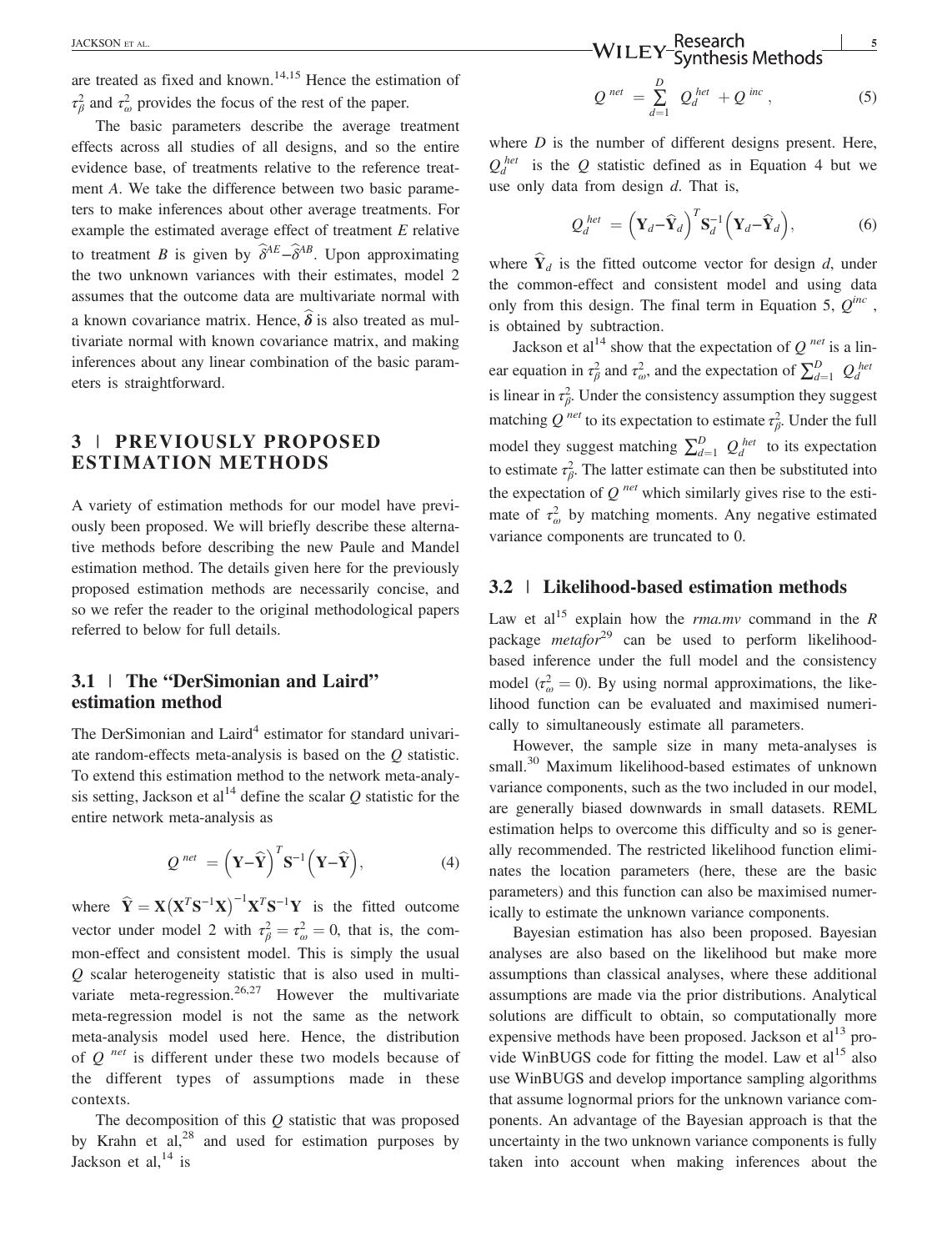# 6 JACKSON ET AL.

treatment effects. In this paper, however, we will focus on classical methods.

# 4 | THE PROPOSED PAULE AND MANDEL ESTIMATION METHOD FOR NETWORK META‐ANALYSIS

To motivate our Paule and Mandel estimation method for network meta‐analysis, we begin by describing this established and recommended method for univariate meta‐analysis.

### 4.1 | Univariate random‐effects meta‐analysis

In a univariate meta‐analysis, each study provides a single estimate  $Y_i$  of the same outcome or treatment comparison. The random-effects model for meta-analysis is  $Y_i = \delta + B_i$ +  $\varepsilon_i$ , where  $\delta$  is the average effect,  $B_i \sim N(0, \tau^2)$  describes the between-study heterogeneity and  $\varepsilon_i \sim N(0, \sigma_i^2)$ . This model is<br>a much simpler version of model 1 a much simpler version of model 1.

The quantity  $Q$  used in the Paule and Mandel estimation method is a function of  $\tau^2$ , and we will emphasise this dependence by writing this  $Q$  as

$$
Q(\tau^2) = \sum_{i=1}^n w_i(\tau^2) (Y_i - \widehat{\delta}(\tau^2))^2 \gamma_{n-1}^2, \qquad (7)
$$

where  $w_i(\tau^2) = 1/(\sigma_i^2 + \tau^2), \hat{\delta}(\tau^2) = \sum_{i=1}^n w_i(\tau^2) Y_i / \sum_{i=1}^n w_i(\tau^2)$ and *n* is the number of studies.  $Q(\tau^2)$  is not a statistic because it is a function of the unknown parameter  $\tau^2$ . However, it is a pivot, and so we can use the distributional result in Equation 7 to make inferences.

To estimate  $\tau^2$ , we take the expectation of Equation 7 and replace  $\tau^2$  with its estimate to obtain  $\hat{\tau}^2$  as the solution to

$$
Q(\hat{\tau}^2) = n - 1 \tag{8}
$$

Equation 8 is non‐linear and must be solved numerically. This is also the case for the Paule and Mandel estimators for network meta‐analysis that follow, but this presents very little difficulty in practice. This is because  $Q(\tau^2)$  is a continuous and strictly decreasing function in  $\tau^2$  for the observed data,<sup>13,31,32</sup> and  $\lim_{\tau^2 \to \infty} Q(\tau^2) = 0^+$ . Hence, if  $Q(0) > n-1$ , then a unique estimate arises from solving Equation 8. Otherwise,  $\hat{\tau}^2$  is truncated to 0, on the grounds that the variation in the data is even less than what would be expected if  $\tau^2 = 0$ . Paule and Mandel estimators have also been developed for meta‐regression models.<sup>33</sup>

Let us compare the quadratic form used by the Paule and Mandel method in Equation 7 to the Q statistic used in the more familiar DerSimonian and Laird estimation procedure for univariate meta‐analysis, which is given by

$$
Q = Q(0) = \sum_{i=1}^{n} \sigma_i^{-2} \left( Y_i - \hat{\delta} \right)^2 \tag{9}
$$

where  $\hat{\delta} = \sum_{i=1}^{n} \sigma_i^{-2} Y_i / \sum_{i=1}^{n} \sigma_i^{-2}$ . The salient observation is that the DerSimonian and Laird method is based on a special case of the  $Q(\tau^2)$  quantity used in the Paule and Mandel estimation method, where the unknown  $\tau^2$  is set to 0 in the DerSimonian and Laird weights in Equation 9. The DerSimonian and Laird quadratic form therefore weights by the within‐study precisions and the Paule‐Mandel method instead weights by the total precisions, that is the reciprocals of the sums of the within and the between-study variances.

DerSimonian and Laird type Q statistics for network meta‐analysis, which can be used to estimate the unknown variance components, were described above in Section 3.1. We will similarly define Paule and Mandel versions of these Q statistics below. As in the univariate case, the Paule and Mandel weights will be the total precision, rather than the within-study precisions  $S^{-1}$  and  $S_d^{-1}$ , in Equations 4 and 6, respectively.

# 4.2 | Paule‐Mandel estimators for network meta‐analysis

To extend the univariate Paule and Mandel estimators to the network meta‐analysis setting, we must define some more general versions of Equations 7 and 8 that are suitable for network meta‐analysis. These will be inspired by the DerSimonian and Laird  $Q$  statistics (Equations 4 and 6) and the connection between the univariate DerSimonian and Laird and Paule and Mandel quadratic forms described above. We begin by explaining how to estimate  $\tau_{\beta}^2$  under the consistency assumption. This is because estimation is much simpler under this assumption. Hence, we describe this estimation to make this option available but, with the exception of the further investigation of the discrepancies between our results for one of our examples below, we do not apply it in this paper.

# 4.2.1 | The first Paule‐Mandel pivot for network meta-analysis: estimating  $\tau_{\beta}^2$  under the consistency assumption

Equation 4 is the DerSimonian and Laird  $Q$  statistic for the entire network, where the weights are the within‐study precision  $S^{-1}$ . Jackson et al<sup>14</sup> suggest using Equation 4 to estimate  $\tau_{\beta}^2$  under the consistency assumption. Under the consistency assumption, the total precision is  $(\tau_\beta^2 M_1 + S)^{-1}$ . This observation and the relationship between the DerSimonian and Laird and Paule and Mandel quadratic forms described at the end of Section 4.1 suggests using the pivot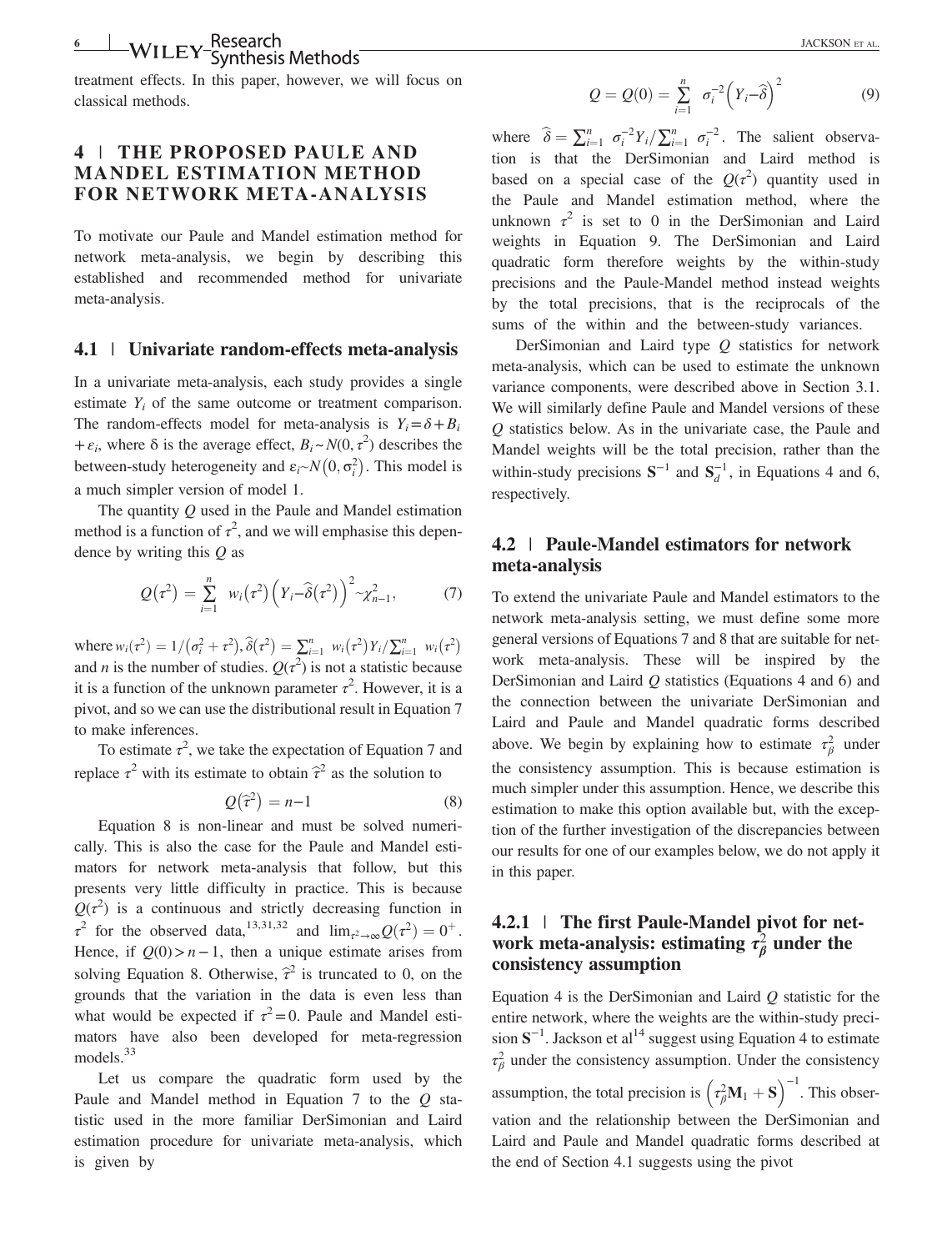$$
Q^{net}\left(\tau_{\beta}^{2}\right) = \left(\mathbf{Y}-\widehat{\mathbf{Y}}\left(\tau_{\beta}^{2}\right)\right)^{T}\left(\tau_{\beta}^{2}\mathbf{M}_{1}+\mathbf{S}\right)^{-1}\left(\mathbf{Y}-\widehat{\mathbf{Y}}\left(\tau_{\beta}^{2}\right)\right) \sim \chi_{n-c}^{2} \quad (10)
$$

$$
\text{where }\quad \widehat{\textbf{Y}}\Big(\tau_\beta^2\Big)=\textbf{X}\bigg(\textbf{X}^T\Big(\tau_\beta^2\textbf{M}_1+\textbf{S}\Big)^{-1}\textbf{X}\bigg)^{-1}\textbf{X}^T\quad \Big(\tau_\beta^2\textbf{M}_1
$$

 $+S$ <sup>-1</sup>Y, *n* is now the number of estimates (the length of Y, which is equal to the number of studies if and only if all studies include 2 treatment groups) and  $c$  continues to be the number of basic parameters. The  $\chi^2_{n-c}$  distributional statement in Equation 10 is correct under model 2 and the consistency assumption, ie,  $\tau_{\omega}^2 = 0$  so that all  $\omega_d = 0$ . The quadratic form in Equation 10 is very similar to Equation 4 but where the total, rather than just the within‐study, precision under the consistency model is used as the weight. This is the same as the relationship the between the quadratics used in the univariate estimation methods described in Section 4.1. Briefly, the  $\chi^2$  distributional statement in Equation 10, and those that follow below are because if the outcome data Y follow a multivariate normal distribution, whose mean depends linearly on  $c$  unknown location parameters and the corresponding covariance matrix  $V$  is given, then  $(\mathbf{Y}-\widehat{\mathbf{Y}})^T \mathbf{V}^{-1} (\mathbf{Y}-\widehat{\mathbf{Y}}) \sim \chi^2_{n-c}$ .

Upon taking the expectation of Equation 10 and replacing  $\tau_{\beta}^2$  with its estimate under the consistency assumption, in the same way as in Equations 7 and 8 when deriving the Paule and Mandel estimator for univariate meta‐analysis, we obtain the estimating equation

$$
Q^{net}\left(\widehat{\tau}_{\beta,con}^2\right) = n - c \tag{11}
$$

This estimating equation provides an analogous Paule and Mandel type estimate to the DerSimonian and Laird estimate of  $\tau_{\beta}^2$  under the consistency assumption. The expectation of quadratic forms of this type does not require normality assumptions (Searle  $p.55, 34$ ). Hence, the Paule and Mandel estimators are semiparametric in the sense that they provide estimates of the unknown variance components without requiring normality.

We will establish below that if  $Q^{net}(0) > n - c$  then the solution to Equation 11 is unique, and otherwise, we truncate  $\hat{\tau}_{\beta,con}^2 = 0$  for the same reasons as in the univariate case.

assumption, and so we require an alternative estimate that is valid under the full model. Using similar arguments as in the previous section, Equation 6 suggests that the use of the design‐specific pivot

$$
Q_d^{het}\left(\tau_{\beta}^2\right) = \left(\mathbf{Y}_d - \widehat{\mathbf{Y}}_d\left(\tau_{\beta}^2\right)\right)^T \left(\tau_{\beta}^2 \mathbf{M}_d + \mathbf{S}_d\right)^{-1} \left(\mathbf{Y}_d - \widehat{\mathbf{Y}}_d\left(\tau_{\beta}^2\right)\right) \sim \chi_{(n_d-1)c_d}^2
$$
\n(12)

where  $\widehat{\mathbf{Y}}_d \left( \tau_{\beta}^2 \right) = \mathbf{X}_d \left( \mathbf{X}_d^T \left( \tau_{\beta}^2 \mathbf{M}_d + \mathbf{S}_d \right)^{-1} \mathbf{X}_d \right)$  $\left(\textbf{X}_{d}^{T}\Big(\tau_{\beta}^{2}\textbf{M}_{d}+\textbf{S}_{d}\Big)^{-1}\textbf{X}_{d}\right)^{-1}\textbf{X}_{d}^{T}\Big(\tau_{\beta}^{2}\textbf{M}_{d}$  $+S_d)^{-1}Y_d$ . The  $\chi^2_{(n_d-1)c_d}$  distribution in Equation 12 follows from submodel 3 that is used to describe data from a single design; there are  $n_d c_d$  treatment effects from studies of design  $d$ , and  $c_d$  location parameters are estimated (the entries of  $\beta_d$ ), so the degrees of freedom are  $n_d c_d - c_d =$  $(n_d-1)c_d$ .

Taking the sum of the  $Q_d^{het} \left( \tau_\beta^2 \right)$  and then the expectation results in the estimating equation,

$$
\sum_{d=1}^{D} Q_d^{het} \left(\widehat{\tau}_{\beta}^2\right) = \sum_{d=1}^{D} (n_d - 1)c_d \tag{13}
$$

This estimating equation provides an analogous Paule and Mandel type estimate to the DerSimonian and Laird estimate of  $\tau_\beta^2$  under the full model. We will establish below that if  $\sum_{d=1}^{D} Q_d^{het}(0) > (n_d-1)c_d$  then the solution to Equation 13 is unique, and otherwise, we truncate  $\hat{\tau}_{\beta}^2 = 0$ .

# 4.2.3 | The third Paule‐Mandel pivot for network meta-analysis: estimating  $\tau_{\omega}^2$

Jackson et al<sup>14</sup> also use  $Q^{net}$  to provide a further estimating equation in both  $\tau_{\beta}^2$  and  $\tau_{\omega}^2$  and so estimate  $\tau_{\omega}^2$  after estimating  $\tau_{\beta}^2$  (although this process is equivalent to solving the pair of simultaneous linear equations, as explained by Jackson et  $al^{14}$ ) The total precision under the full model is  $\left(\tau_\beta^2 \mathbf{M}_1 + \tau_\omega^2 \mathbf{M}_2 + \mathbf{S}\right)^{-1}$  so that similar arguments as above suggest using the pivot

$$
Q^{net}\left(\tau_{\beta}^{2},\tau_{\omega}^{2}\right) = \left(\mathbf{Y}-\widehat{\mathbf{Y}}\left(\tau_{\beta}^{2},\tau_{\omega}^{2}\right)\right)^{T}\left(\tau_{\beta}^{2}\mathbf{M}_{1}+\tau_{\omega}^{2}\mathbf{M}_{2}+\mathbf{S}\right)^{-1}\left(\mathbf{Y}-\widehat{\mathbf{Y}}\left(\tau_{\beta}^{2},\tau_{\omega}^{2}\right)\right) \sim \chi_{n-c}^{2},\tag{14}
$$

# 4.2.2 | The second Paule‐Mandel pivot for network meta-analysis: estimating  $\bar{\tau}^2_{\beta}$

The estimate of  $\tau_{\beta}^2$  in Section 4.2.1 is valid only under the consistency assumption. Our intention is to relax this where  $\widehat{\mathbf{Y}}\left(\tau_{\beta}^{2},\tau_{\omega}^{2}\right)=\mathbf{X}\left(\mathbf{X}^{T}\left(\tau_{\beta}^{2}\mathbf{M}_{1}+\tau_{\omega}^{2}\mathbf{M}_{2}+\mathbf{S}\right)^{-1}\mathbf{X}\right)$  $\int \frac{1}{2\pi} \left(2\pi r \cos(2\pi r) -2\pi r\right)^{-1}$  $\mathbf{X}^T \left( \tau_\beta^2 \mathbf{M}_1 + \tau_\omega^2 \mathbf{M}_2 + \mathbf{S} \right)^{-1} \mathbf{Y}$  . Taking the expectation of

Equation 14 results in the estimating equation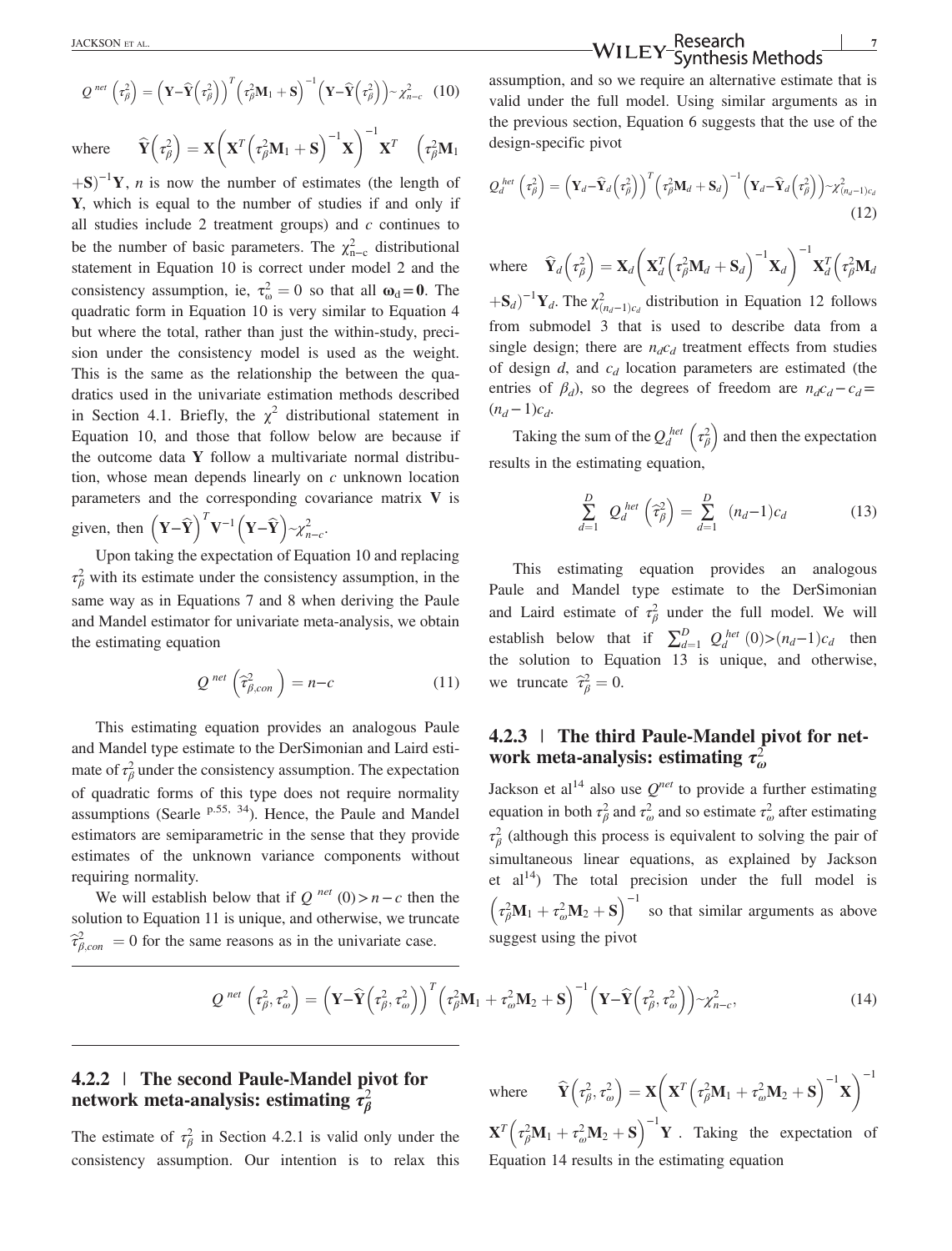# $Q^{net}(\widehat{\tau}_{\beta}^{2},\widehat{\tau}_{\omega}^{2})=n-c$  (15) 8 | WILEY<sup>-Research</sup><br>WILEY<sup>-S</sup>vnthesis Methods | MacKSON ET AL.

As in the previously proposed DerSimonian and Laird estimating procedure, we suggest solving Equations 13 and 15 simultaneously to estimate  $\tau_{\beta}^2$  and  $\tau_{\omega}^2$  under the full model. These equations can easily be solved because estimating Equation 13 depends on only one estimate and immediately leads to  $\hat{\tau}_{\beta}^2$ , which can be substituted into Equation 15. Hence, when estimating the inconsistency variance  $\tau_{\omega}^2$ , our proposal is effectively to use the pivot in Equation 14 with  $\tau_{\beta}^2 = \hat{\tau}_{\beta}^2$ . Therefore,  $\tau_{\beta}^2$  is held fixed at its estimate from Equation 13 when estimating  $\tau_{\omega}^2$  using Equation 15. Equation 15 has multiple solutions but there can only be one solution that also satisfies Equation 13, and we take the solutions of these two simultaneous non-linear equations as our estimates.

We establish below that if  $Q^{net}(\hat{\tau}_{\beta}^2,0) > n-c$  then the resulting positive estimate  $\hat{\tau}^2_{\omega}$  is unique. Otherwise, we take  $\hat{\tau}_{\omega}^2 = 0$ , again following similar arguments as before, so that unique estimates of both unknown variance components are obtained.

## 4.3 | Ensuring unique solutions to the estimating equations

To ensure that the estimates from Equations 11, 13, and 15 are unique, we must establish that the 3 pivots (Equations 10, 12, and 14) are strictly decreasing in the variance parameter to be estimated from them. This is because if these pivots are not strictly decreasing in this way then the estimating equations (Equations 11, 13, and 15) could instead have multiple solutions. In fact, we require only that the sum of the pivots  $Q_d^{het}(\tau_\beta^2)$  in Equation 12 are strictly decreasing in  $\tau_{\beta}^2$  to ensure a unique solution to Equation 13, but we will establish the stronger condition that all  $Q_d^{het}(\tau_\beta^2)$  are strictly decreasing in  $\tau_{\beta}^2$ .

This type of strictly decreasing property has already been shown for the pivots used in meta-analysis $31,32$  and metaregression,<sup>33</sup> but in the presence of multi-arm studies, matters are more complicated because then the estimates are no longer independent. To ensure that estimates can always be obtained, we also require that the pivots are continuous and differentiable in the variance parameter to be estimated and also that the pivots tend towards zero as this variance becomes large. These extra conditions, in conjunction with the condition that the pivots are strictly decreasing, ensure that unique solutions to the estimating equations can always be found (although sometimes we will need to truncate the estimated variance components to zero). This is because then if Equations 11, 13, or 15 are more than their associated degrees of freedom when taking the unknown variance to be zero, we can simply increase the unknown variance until the corresponding estimating equation is satisfied; if Equation 11, 13, or 15 is instead less than or equal to their degrees of freedom when taking the unknown variance to be 0, then we truncate the estimate to 0. Hence, with all these conditions established, even very simple numerical methods can be safely used to solve, the estimating equations and there are no possible convergence problems.

It is easy to establish that both of these additional conditions are satisfied. Firstly, all values that contribute to the computation of the  $Q$  pivots are continuous and differentiable in the variance parameter to be estimated; hence so are the pivots. Secondly, as an unknown variance becomes large, the weights in the regressions become dominated by the M matrix associated with this variance. Hence, the fitted values, and so the residuals, tend towards the corresponding values from the regression where the weights are the inverse of M. Furthermore, as the unknown variance becomes large, the entries of precision matrices (the inverses of the total variances that appear in Equations 10, 12, and 14) tend towards 0. With the residuals stable and the entries of the precision matrices tending towards  $0$ , all three  $Q$  pivots used for estimation tend towards 0 as the variance to be estimated using them becomes large.

Proving that all three types of Q pivot are strictly decreasing in the unknown variance to be estimated is more difficult. However, we provide this proof in the Appendix A. The Paule and Mandel estimates are therefore uniquely defined by the estimating equations.

## 5 | APPLICATIONS

We now apply all three classical estimation methods to a variety of real examples. In particular, it will be interesting to compare the results using the new Paule and Mandel estimators to those using the previously proposed extension of DerSimonian and Laird's method $^{14}$  and REML.<sup>15</sup>

### 5.1 | Application to three previous examples

We begin by applying all three classical estimation methods to some examples that have been used previously. The first and second examples were used by Law et al,<sup>15</sup> and the second and third examples were used by Jackson et al.<sup>14</sup> Briefly, the first example concerns treatments for prostate cancer. Here, there are 8 treatments, where the outcome is all-cause mortality, where a negative relative effect (log odds ratio) indicates treatment benefit. The second example concerns treatments for chronically discharging ears. Here, there are 4 treatments for treating discharge, where a negative relative effect (log odds ratio) indicates treatment benefit. In the first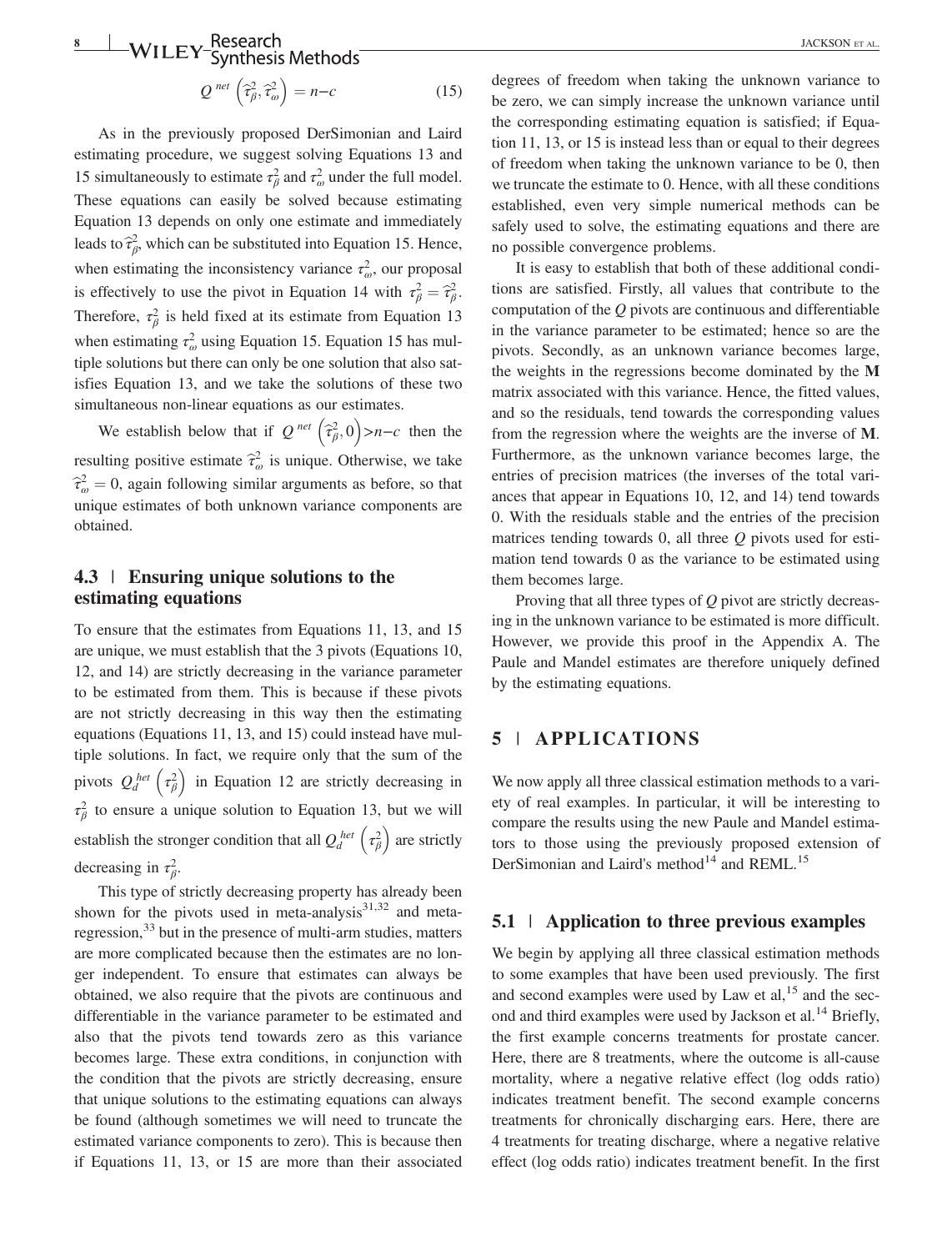and second examples, the outcome is binary and we use conventional normal approximations to the log odds ratios used in analysis. The third example concerns treatments for osteoarthritis of the knee (OAK). Here, there are 22 treatments for pain relief, where a negative relative effect (standardised mean difference) indicates treatment benefit. See Jackson et al<sup>14</sup> and Law et al<sup>15</sup> for more details of these datasets and their supplementary materials that provide the data.

The estimated unknown variance components are shown in Table 1. The approximate 95% confidence intervals corresponding to the REML estimates were obtained using the profile likelihood and the code provided by Law et al.<sup>15</sup> This method for calculating confidence intervals when using REML is an advantage of using a likelihood based approach. We return to the issue of how these confidence intervals might be obtained using the other two estimation methods in the discussion. Given the uncertainty in the point estimates of the unknown variance components, the results in Table 1 are in broad agreement but there are also notable differences between the estimates from the three methods. This suggests that all three estimation methods perform satisfactorily for these examples. This is also the case for the basic parameters (results shown in Supplementary data files S1 and S2).

The agreement between the results is particularly strong for the first example where all methods result in  $\hat{\tau}_{\beta}^2 = \hat{\tau}_{\omega}^2 =$ 0, and so the same inference, as appropriate for this highly homogenous example.<sup>15</sup> Given the extent of the parameter uncertainty, perhaps the most notable disagreement between the results is for the third example. Although all estimation methods provide  $\hat{\tau}^2_{\omega} = 0$ , which indicates some good agreement, the proposed Paule and Mandel method provides a much larger estimate of  $\hat{\tau}_{\beta}^2 = 0.35$ . This estimate lies just above the REML confidence interval of (0.09, 0.31). The Bayesian results of Jackson et  $al<sup>13</sup>$  are in better agreement with the DerSimonian and Laird method and REML.

However OAK is a challenging example involving many treatments and relatively little replication within designs (as Jackson et al<sup>14</sup> explain that there are 87 studies and 38 designs), which makes the identification of  $\tau_{\beta}^2$ 

# **JACKSON ET AL.**<br> **WILEY**-Synthesis Methods<sup>-</sup>

in the full model challenging. Under the consistency assumption, which is supported by the three  $\hat{\tau}^2_{\omega} = 0$ , the estimates of  $\tau_{\beta}^2$  are Paule and Mandel: 0.25; DerSimonian and Laird: 0.15; REML: 0.18, 95% CI, (0.10‐0.31). The REML point estimate of  $\tau_{\beta}^2$  is the same under the consistency and the full model because REML provides  $\hat{\tau}^2_{\omega} = 0$ . However, the two moments based estimates differ under these two models, despite all  $\hat{\tau}_{\omega}^2 = 0$ , because different estimating equations for  $\tau_{\beta}^2$  are used under the consistency and full models when using these two methods. When using the proposed Paule and Mandel method,  $\tau_{\beta}^2$  is estimated under these two models using Equations 11 and 13, respectively. This is discussed for the DerSimonian and Laird estimator in Jackson et al.<sup>14</sup>

Upon using the information contained in the consistency assumption so that replication within designs is not needed when estimating  $\tau_{\beta}^2$ , the Paule and Mandel estimator is in much better agreement with the other methods. The discrepancy between the Paule and Mandel estimate of  $\tau_\beta^2$  for the OAK data appears to be largely because of the difficulty in estimating  $\tau_{\beta}^2$  in the full model, which is due to the relative lack of replication within designs. We conclude that the overall picture is that the results from the three estimation methods are reasonably compatible, despite the notable differences that have been observed. Our results indicate that all estimation methods have performed satisfactorily for these three examples, but it is also evident that alternative estimation methods can result in important differences in practice. Applied meta‐analysts may therefore wish to explore the use of all three estimation methods, to determine how robust their inferences are to their choice of estimation procedure.

### 5.2 | Application to a challenging new example

We now apply our methods to a challenging new example from Tricco et al. $35$  This concerns the comparative effectiveness of cognitive enhancers for treating Alzheimer's dementia, and we focus on data from one outcome of several

TABLE 1 Estimated unknown variance components for 3 previously used examples, using 3 different estimation methods

| <b>Dataset</b> | <b>PM</b>                                 |                           | DL                                        |                           |                                           |                           | <b>REML</b>              |                           |
|----------------|-------------------------------------------|---------------------------|-------------------------------------------|---------------------------|-------------------------------------------|---------------------------|--------------------------|---------------------------|
|                | $\widehat{\tau}_{\scriptscriptstyle R}^2$ | $\widehat{\tau}^2_\omega$ | $\widehat{\tau}_{\scriptscriptstyle R}^2$ | $\widehat{\tau}^2_\omega$ | $\widehat{\tau}_{\scriptscriptstyle R}^2$ | $\widehat{\tau}^2_\omega$ | 95% CI: $\tau_{\beta}^2$ | 95% CI: $\tau_{\omega}^2$ |
| PC             |                                           | $\Omega$                  |                                           |                           |                                           |                           | (0, 0.07)                | (0, 0.62)                 |
| <b>CDE</b>     | 0.36                                      | 0.52                      | 0.25                                      | 0.30                      | 0.10                                      | 0.54                      | (0, 1.67)                | (0, 3.96)                 |
| <b>OAK</b>     | 0.35                                      | $\Omega$                  | 0.18                                      |                           | 0.18                                      |                           | (0.09, 0.31)             | (0, 0.12)                 |

Point estimates of  $\tau_p^2$  and  $\tau_w^2$  are given for all 3 methods. Approximate 95% confidence intervals (CIs) using REML are also given and are obtained from the profile likelihood.

Abbreviations: PM, the proposed Paule and Mandel estimation method; DL, a generalisation of DerSimonian and Laird's univariate method; REML, restricted maximum likelihood.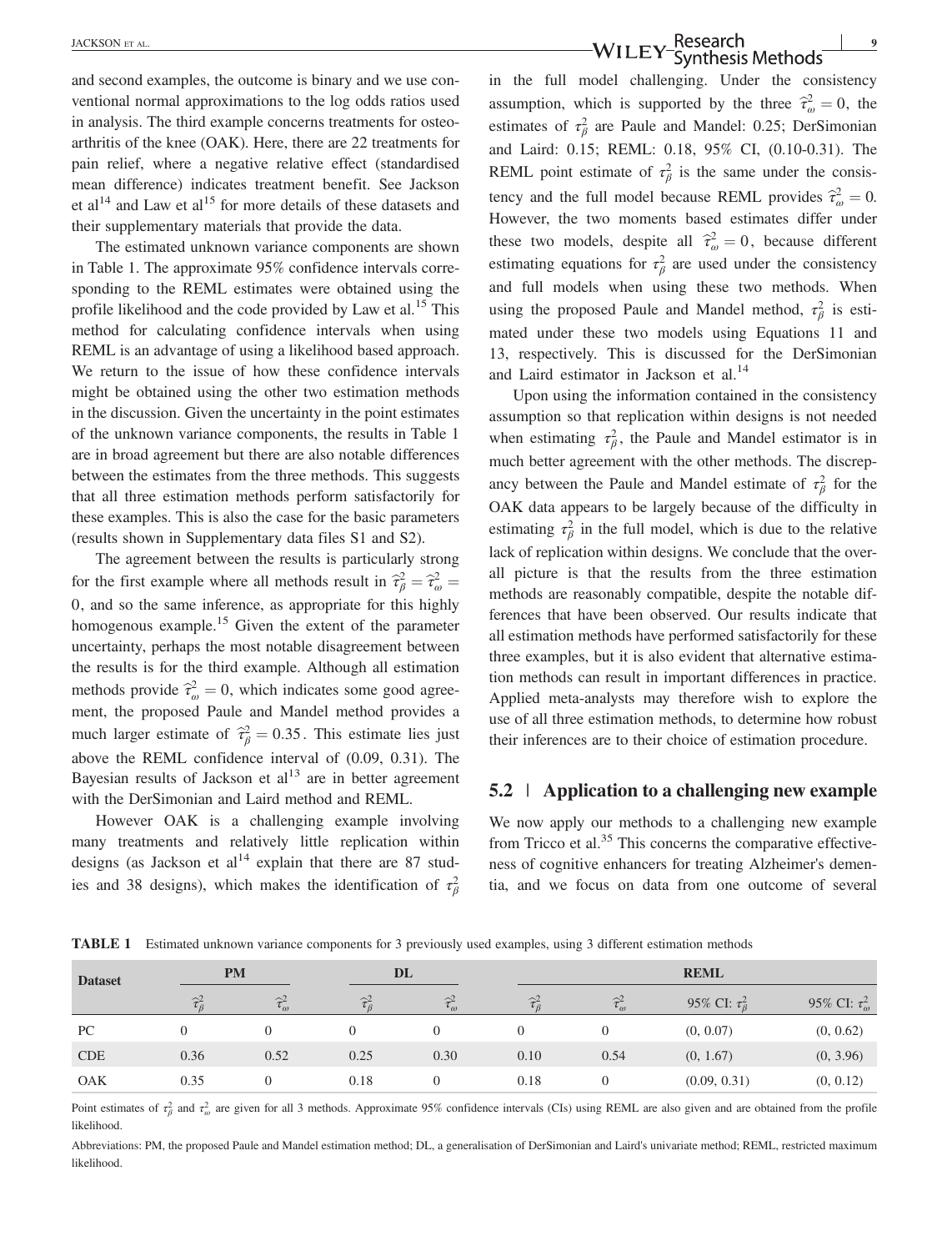considered by Tricco et al, the mini‐mental state examination. Tricco et  $al<sup>35</sup>$  impute standard deviations for studies that do not report these; however, here, we restrict analysis to studies where this imputation is not necessary, to provide a dataset where inconsistency is more evident and so better illustrate our methods. This results in 41 studies, 37 of which compare 2 treatments, 3 of which compare 3 treatments and a single 4‐ arm study. There are 9 treatments in the network: (A) placebo, (B) donepezil, (C) galantamine, (D) rivastigmine oral, (E) rivastigmine patch, (F) memantine, (G) rivastigmine patch and memantine, (H) donepezil and memantine, and (I) galantamine and memantine. The mean difference was used as the outcome, where a positive difference indicates treatment benefit. The within‐study covariance structure was calculated without the unnecessary assumption that the standard deviation is the same in arms from the same study. For example, in a 2-arm study with reported standard deviations of  $s_1$  and  $s_2$  and sample sizes of  $N_1$  and  $N_2$ , the withinstudy variance was computed as  $s_1^2/N1 + s_2^2/N_2$ . A network diagram is shown in Figure 1, where the thickness of the lines are proportional to the number of direct comparisons between each treatment pair. The absence of a line indicates that there is no direct comparison. This Figure was produced using the *netmeta* package<sup>36</sup> in R.

As we will see below, these data provide large estimates of  $\tau_{\beta}^2$  and  $\tau_{\omega}^2$ . However, they are also challenging because the study sizes differ greatly. There are some very



FIGURE 1 Network diagram for the Alzheimer's dementia dataset. The thickness of the lines is proportional to the number of direct comparisons between each pair of treatments. (A) Placebo, (B) donepezil, (C) galantamine, (D) rivastigmine oral, (E) rivastigmine patch, (F) memantine, (G) rivastigmine patch and memantine, (H) donepezil and memantine, and (I) galantamine and memantine

small studies present (for example, the 3 smallest studies' total numbers of patients are just 14, 17, and 20) and some much larger studies (the largest study has 2 arms and 1765 patients). Hence, these data are very heterogeneous both in the study sizes and the mini‐mental state examination study results. There is also relatively little data (46 estimates) to estimate 10 parameters (8 basic parameters and 2 unknown variances). These data therefore present a very considerable challenge to the 3 estimation methods.

Using the proposed Paule and Mandel estimation method we obtain  $\hat{\tau}_{\beta}^2 = 0.51$  and  $\hat{\tau}_{\omega}^2 = 0.91$ . These estimates indicate that there is substantial between‐study heterogeneity and inconsistency. These findings are corroborated by the REML estimates of  $\hat{\tau}_{\beta}^2 = 0.68$  and  $\hat{\tau}_{\omega}^2 = 0.54$ , with 95% confidence intervals of (0.31, 1.55) and (0, 2.94), respectively. The wide REML confidence interval for  $\tau_{\omega}^2$ indicates that the inconsistency variance is difficult to identify and because this interval contains 0 and that there is insufficient evidence to reject the null hypothesis that the consistency assumption is true.

The DerSimonian and Laird method provides somewhat different estimates of  $\hat{\tau}_{\beta}^2 = 1.20$  and  $\hat{\tau}_{\omega}^2 = 0$ , so that the fitted model collapses to the consistency model. However, these estimates lie within the REML confidence intervals and so are also reasonably consistent with the likelihood based results. This difference in the estimated covariance structure results in slightly different point estimates of effect and markedly smaller standard errors, as shown in Table 2. In this table, we show the estimated effects for all pairwise comparisons. To obtain the standard error for comparisons that do not involve treatment A, we require the covariance matrix of the basic parameters. This covariance matrix is provided by all sets of computing codes, and as the matrix "vb" in the object created by the rma.mv command from the metafor package<sup>29</sup> when using REML. See Law et al<sup>15</sup> for examples of computing codes that use the rma.mv command.

There is robust evidence in this network that treatments E and H are better than placebo. We will use this final dataset, and the corresponding REML estimates, to motivate a simulation study in Section 6, to examine the 3 methods in more detail and also to determine which method performs best in these challenging circumstances.

#### 6 | SIMULATION STUDY

It is interesting that the DerSimonian and Laird method attributed all the excess variation in the previous example to between‐study heterogeneity. The other two methods instead attributed this to a mixture of between‐study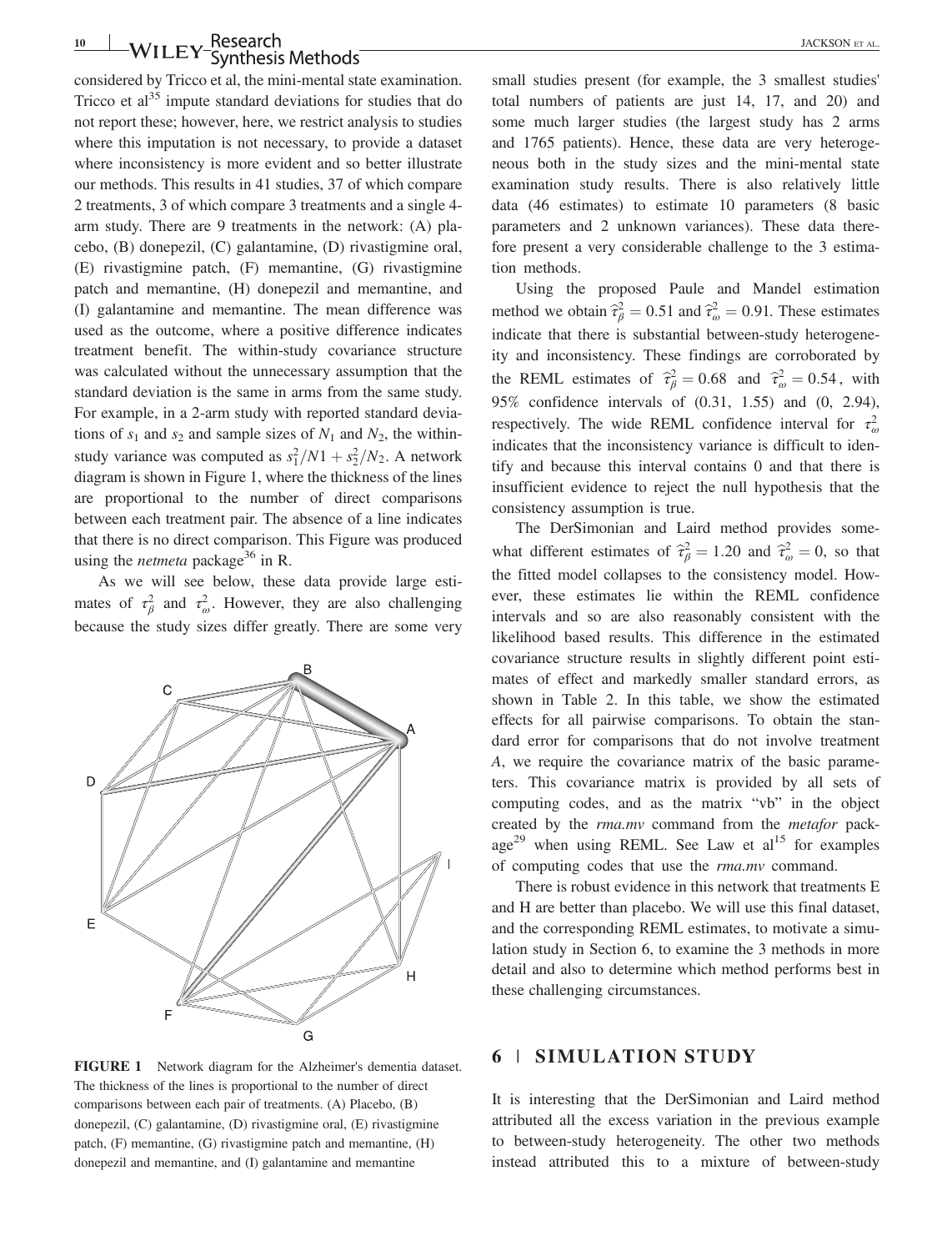# JACKSON ET AL. 11 11 12 JACKSON ET AL. 11 12 JACKSON ET AL.

TABLE 2 Estimated average treatment effects for the Alzheimer's dementia data using 3 different estimation methods

| Comparison                 | <b>Parameters</b>           | $PM$          | $\mathbf{DL}$ | <b>REML</b>   |
|----------------------------|-----------------------------|---------------|---------------|---------------|
| $\rm AB$                   | $\delta^{AB}$               | 0.60(0.59)    | 0.71(0.27)    | 0.60(0.51)    |
| $\mathbf{A}\mathbf{C}$     | $\delta^{AC}$               | 0.18(0.69)    | 0.31(0.49)    | 0.21(0.61)    |
| ${\rm AD}$                 | $\delta^{AD}$               | 0.09(0.60)    | 0.19(0.44)    | 0.11(0.53)    |
| $\rm AE$                   | $\delta^{AE}$               | 1.72(0.64)    | 1.75(0.57)    | 1.71(0.59)    |
| $\rm AF$                   | $\delta^{AF}$               | 0.93(0.79)    | 0.79(0.52)    | 0.89(0.70)    |
| $\rm{AG}$                  | $\delta^{AG}$               | 1.58(1.04)    | 1.56(0.93)    | 1.56(0.97)    |
| AH                         | $\delta^{AH}$               | 2.23(0.88)    | 2.22(0.78)    | 2.20(0.82)    |
| ${\rm AI}$                 | $\delta^{AI}$               | 2.16(1.31)    | 2.10(1.18)    | 2.13(1.22)    |
| $\operatorname{BC}$        | $\delta^{AC} - \delta^{AB}$ | $-0.42(0.66)$ | $-0.40(0.49)$ | $-0.39(0.59)$ |
| ${\rm BD}$                 | $\delta^{AD}-\delta^{AB}$   | $-0.51(0.66)$ | $-0.52(0.48)$ | $-0.49(0.60)$ |
| $\rm BE$                   | $\delta^{AE}-\delta^{AB}$   | 1.13(0.75)    | 1.04(0.60)    | 1.12(0.69)    |
| $\rm{BF}$                  | $\delta^{AF}-\delta^{AB}$   | 0.34(0.86)    | 0.08(0.57)    | 0.29(0.77)    |
| $\operatorname{B} G$       | $\delta^{AG} - \delta^{AB}$ | 0.99(1.08)    | 0.85(0.95)    | 0.96(1.01)    |
| $\mathbf{B} \mathbf{H}$    | $\delta^{AH}-\delta^{AB}$   | 1.63(0.88)    | 1.51(0.78)    | 1.60(0.82)    |
| BI                         | $\delta^{AI} - \delta^{AB}$ | 1.56(1.33)    | 1.39(1.19)    | 1.53(1.25)    |
| $\mathop{\rm CD}$          | $\delta^{AD}-\delta^{AC}$   | $-0.09(0.76)$ | $-0.12(0.61)$ | $-0.10(0.69)$ |
| $\!$ $\!$                  | $\delta^{AE}-\delta^{AC}$   | 1.55(0.82)    | 1.45(0.70)    | 1.51(0.76)    |
| $\cal{CF}$                 | $\delta^{AF}-\delta^{AC}$   | 0.76(0.98)    | 0.48(0.71)    | 0.68(0.88)    |
| $\rm{CG}$                  | $\delta^{AG} - \delta^{AC}$ | 1.41(1.16)    | 1.25(1.03)    | 1.35(1.08)    |
| $\operatorname{CH}$        | $\delta^{AH}-\delta^{AC}$   | 2.05(1.02)    | 1.91(0.90)    | 1.99(0.95)    |
| CI                         | $\delta^{AI} - \delta^{AC}$ | 1.98(1.41)    | 1.79(1.26)    | 1.92(1.32)    |
| $\rm DE$                   | $\delta^{AE}-\delta^{AD}$   | 1.64(0.68)    | 1.56(0.61)    | 1.61(0.63)    |
| $\ensuremath{\mathsf{DF}}$ | $\delta^{AF}-\delta^{AD}$   | 0.85(0.93)    | 0.60(0.68)    | 0.78(0.84)    |
| DG                         | $\delta^{AG} - \delta^{AD}$ | 1.50(1.10)    | 1.37(0.99)    | 1.45(1.03)    |
| DH                         | $\delta^{AH}-\delta^{AD}$   | 2.14(0.98)    | 2.03(0.87)    | 2.09(0.92)    |
| $\mathop{\rm DI}$          | $\delta^{AI} - \delta^{AD}$ | 2.07(1.38)    | 1.91(1.24)    | 2.02(1.29)    |
| $\rm EF$                   | $\delta^{AF}-\delta^{AE}$   | $-0.79(0.94)$ | $-0.96(0.74)$ | $-0.83(0.86)$ |
| EG                         | $\delta^{AG} - \delta^{AE}$ | $-0.14(1.00)$ | $-0.20(0.92)$ | $-0.16(0.94)$ |
| EH                         | $\delta^{AH} - \delta^{AE}$ | 0.51(0.99)    | 0.46(0.91)    | 0.48(0.93)    |
| EI                         | $\delta^{AI} - \delta^{AE}$ | 0.43(1.36)    | 0.35(1.25)    | 0.41(1.27)    |
| FG                         | $\delta^{AG} - \delta^{AF}$ | 0.65(1.09)    | 0.77(0.97)    | 0.67(1.02)    |
| $\mathcal{F}\mathcal{H}$   | $\delta^{AH}-\delta^{AF}$   | 1.30(0.97)    | 1.43(0.84)    | 1.31(0.91)    |
| FI                         | $\delta^{AI} - \delta^{AF}$ | 1.22(1.26)    | 1.31(1.17)    | 1.24(1.19)    |
| $\mathbf{G}\mathbf{H}$     | $\delta^{AH}-\delta^{AG}$   | 0.65(1.10)    | 0.66(1.03)    | 0.64(1.04)    |
| ${\rm GI}$                 | $\delta^{AI} - \delta^{AG}$ | 0.57(1.31)    | 0.54(1.23)    | 0.57(1.24)    |
| H <sub>I</sub>             | $\delta^{AI} - \delta^{AH}$ | $-0.07(1.26)$ | $-0.12(1.17)$ | $-0.07(1.19)$ |

Standard errors are given in parentheses. (A) placebo, (B) donepezil, (C) galantamine, (D) rivastigmine oral, (E) rivastigmine patch, (F) memantine, (G) rivastigmine patch and memantine, (H) donepezil and memantine, and (I) galantamine and memantine.

Abbreviations: PM, the proposed Paule and Mandel estimation method; DL, A generalisation of DerSimonian and Laird's univariate method; REML, restricted maximum likelihood.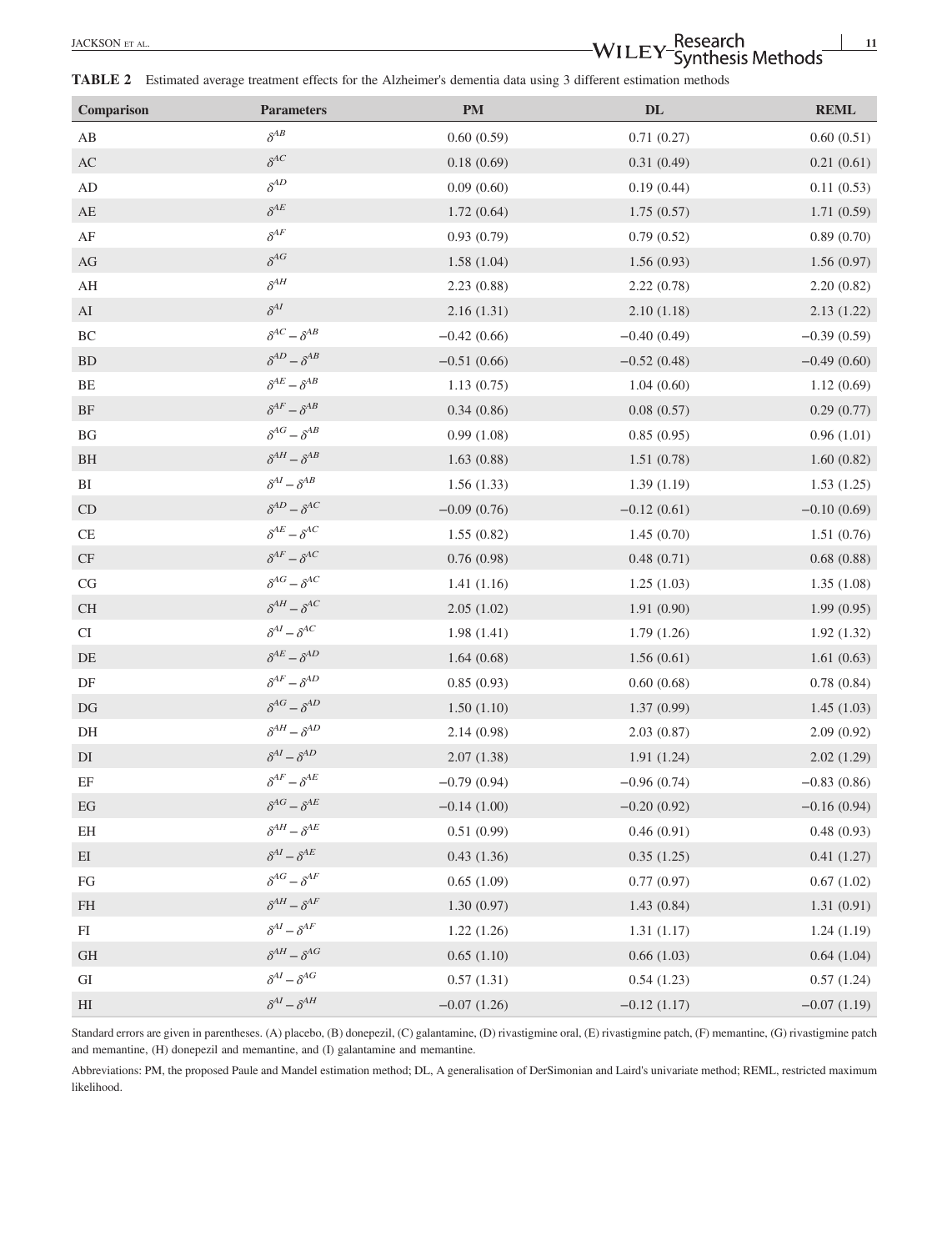# 12 | WILEY<sup>-Research</sup><br>WILEY<sup>-</sup>Synthesis Methods **Methods** All the second of the synthesis Methods **MackSON** ET AL.

heterogeneity and inconsistency. To better understand why this might be the case and also to compare the different methods in a challenging and real setting, a simulation study based on this example was performed.

### 6.1 | Simulation study design

As explained above, the study sizes differ considerably in this example, and so it is difficult to determine a typical study size. This difficulty is reflected in the notably different measures of a typical study size for this example: the mean univariate within‐study variance is 0.53, the median is 0.29 and the representative within‐study variance of Higgins and Thompson<sup>37</sup> is just 0.02. We decided to base our simulation study on the REML point estimates, whilst also allowing for a variety of variance structures, and so examined 5 different values of  $\tau_{\beta}^2 = 0, 0.25, 0.5, 0.75, 1$ . This explores a wide range of between‐study heterogeneities in relation to the study sizes and includes the REML estimate  $\hat{\tau}_{\beta}^2 = 0.68$  within the range considered.

The REML estimate of  $\hat{\tau}^2_{\omega} = 0.54$  is large, and so we examined 3 different values of  $\tau_{\omega}^2 = 0, 0.25, 0.5$ , to provide 15 simulation settings. As explained by Jackson et al, $^{14}$  very large inconsistencies should discourage the use of network meta‐analysis per se, and so we did not explore the use of larger inconsistency variances such as 0.75 and 1, as used for  $\tau_{\beta}^2$ , or the large point estimate of  $\tau_{\omega}^2$  that was obtained using the Paule and Mandel method. Our 3 values of  $\tau_{\omega}^2$  cover a wide range of possibilities where the use of network metaanalysis is likely to be encouraged. In particular, the combination of  $\tau_{\beta}^2 = 0.75$  and  $\tau_{\omega}^2 = 0.5$  reflects the REML estimates for the real example, and we also explore a range of other possibilities that are compatible with the real data and also represent situations where the data are not so inconsistent as to entirely discourage network meta‐analysis.

We simulated data directly from model 2 assuming that all basic parameters are 0; however, this choice of  $\delta$  is immaterial because the estimation of the unknown variance components is location invariant and the estimates of the basic parameters are directly shifted by using other values. To simulate data in an especially transparent way and also to simulate data when the assumed model is true, we take the within-study covariance matrix S be its numerical value from the example for all simulated datasets. This ignores the uncertainty in the within‐study variance components and we return to this issue below.

A thousand simulated datasets were produced for each combination of  $\tau_\beta^2$  and  $\tau_\omega^2$  so that in total 15 000 simulated network meta‐analyses were generated. All three estimation methods were applied to the same simulated datasets. In just 4 of these 15 000 simulated datasets the metafor package failed to provide results using REML with the defaults of rma.mv. This is due to the difficulties associated with the numerical methods used, rather than the REML estimator itself. This is a remarkably small proportion given that REML requires the numerical maximisation of the restricted log likelihood that depends on 2 unknown parameters. The results of these 4 datasets were discarded when calculating the repeated sampling properties of REML, and their impact on the overall results will in any case be negligible. In practice, however, a skilled statistician would be likely to change the defaults and so force convergence and/or investigate the reasons for this in real applications. Three of these 4 datasets occurred when  $\tau_{\beta}^2 = \tau_{\omega}^2 = 0$ , which suggests that it may be more difficult to estimate excess variances when no such additional variation is present.

For all 15 parameter combinations, we calculated the mean estimate of  $\tau_{\beta}^2$  and  $\tau_{\omega}^2$ , and the empirical standard deviation of these estimates. We also calculated the correlations between pairs of these estimates, with the conjecture that this might be highest between the Paule and Mandel and REML estimators because these were in better numerical agreement in the real example. Using correlations to determine the association between variables that are truncated at zero, as is the case here (this often occurs when the unknown variance components are 0 or small) is not ideal but these correlations were still thought to have the potential to determine which of the three estimation methods agree most closely. We use the ordered triple  $\rho_{\beta}$  to denote the estimated correlation between the Paule and Mandel and the DerSimonian and Laird  $\hat{\tau}_{\beta}^2$ , the Paule and Mandel and the REML  $\hat{\tau}_{\beta}^2$ , and the DerSimonian and Laird and the REML  $\hat{\tau}_{\beta}^2$ , in that order. The ordered triple  $\rho_{\omega}$  contains these same correlations for the  $\hat{\tau}^2_{\omega}$ .

It is also of interest to know if better estimation of unknown variance components leads to better inference for the treatment effects, and so the coverage probability of the nominal 95% confidence intervals for basic parameters (across all 8 basic parameters) was also calculated. Recall that the inference for the treatment effects proceeds as a weighted regression where all weights are treated as known (but  $\tau_{\beta}^2$  and  $\tau_{\omega}^2$  are estimated) so that it was anticipated that the actual coverage probabilities would deviate from the nominal 95% coverage probability and in general would be slightly less than this.

#### 6.2 | Simulation study results

The results are shown in Table 3. With a few exceptions, the Paule and Mandel estimates of  $\tau_\beta^2$  and  $\tau_\omega^2$  appear to exhibit a little positive bias (where the average estimated value is greater than the true value), as expected because any estimates that would otherwise be negative are truncated at 0. The exceptions to this are for the estimates of  $\tau_\omega^2$  when  $\tau_\beta^2 =$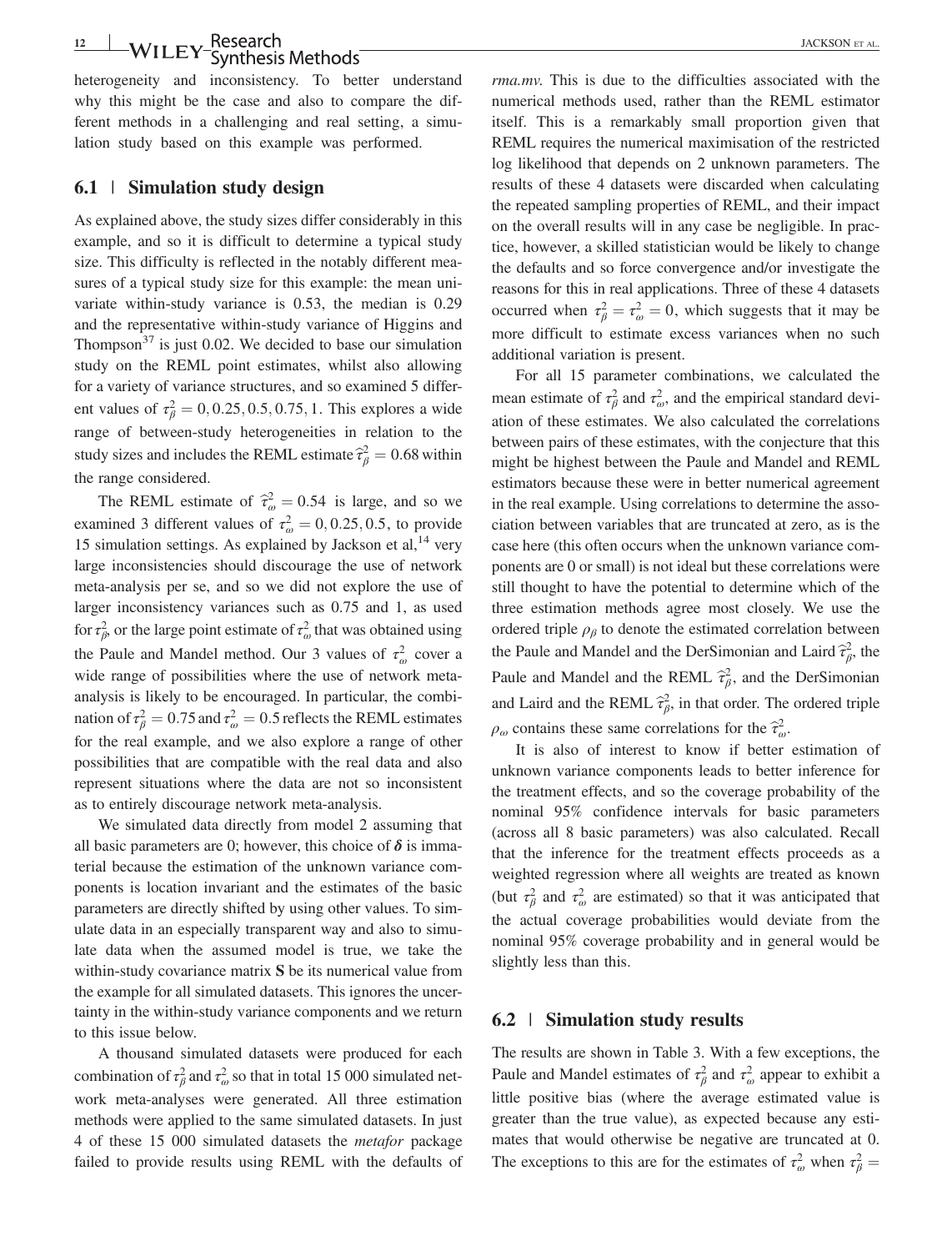|      |             | Md                           |      |                           |                             |                 |                  | REMIL                              |              |                    |                    |
|------|-------------|------------------------------|------|---------------------------|-----------------------------|-----------------|------------------|------------------------------------|--------------|--------------------|--------------------|
|      | H           | $\widetilde{t}_{\mathrm{g}}$ | පි   | $\widetilde{t}_{\beta}^2$ | $\mathcal{E}_{\mathcal{G}}$ | CP <sub>1</sub> | $\gamma_{\rm e}$ | $\widetilde{\iota}_{\mathfrak{g}}$ | <sup>e</sup> | $\rho_\beta$       | $\rho_\omega$      |
|      | 0.03(0.05)  | 0.01(0.06)                   | 0.97 | 0.01(0.01)                | 0.01(0.01)                  | 0.97            | 0.00(0.00)       | 0.00(0.01)                         | 0.96         | (0.94, 0.11, 0.24) | (0.16, 0.27, 0.10) |
|      | 0.03(0.05)  | 0.20(0.18)                   | 0.88 | 0.01(0.01)                | 0.26(0.29)                  | 0.89            | 0.00(0.02)       | 0.26(0.17)                         | 0.91         | (0.92, 0.50, 0.57) | (0.25, 0.77, 0.52) |
|      | 0.03(0.05)  | 0.40(0.28)                   | 0.88 | 0.01(0.01)                | 0.51(0.55)                  | 0.87            | 0.00(0.02)       | 0.50(0.29)                         | 0.91         | (0.93, 0.47, 0.54) | (0.26, 0.82, 0.47) |
|      | 0.26(0.15)  | 0.08(0.14)                   | 0.96 | .26(0.26)<br>$\circ$      | 0.11(0.21)                  | 0.94            | 0.23(0.12)       | 0.05(0.10)                         | 0.95         | (0.30, 0.84, 0.45) | (0.23, 0.77, 0.37) |
|      | 0.27(0.15)  | 0.27(0.27)                   | 0.92 | .25(0.25)                 | 0.30(0.44)                  | 0.88            | 0.25(0.13)       | 0.25(0.24)                         | 0.92         | (0.29, 0.85, 0.44) | (0.28, 0.88, 0.39) |
|      | 0.26(0.16)  | 0.52(0.41)                   | 0.91 | .25(0.25)<br>Ö            | 0.57(0.77)                  | 0.87            | 0.25(0.14)       | 0.51(0.38)                         | 0.91         | (0.30, 0.88, 0.45) | (0.28, 0.93, 0.37) |
|      | 0.51(0.24)  | 0.12(0.20)                   | 0.96 | 0.52(0.52)                | 0.22(0.43)                  | 0.95            | 0.46(0.19)       | 0.08(0.15)                         | 0.96         | (0.30, 0.87, 0.40) | (0.20, 0.82, 0.25) |
| 0.25 | 0.51(0.23)  | 0.32(0.35)                   | 0.93 | $(64.0)$ $0.5$            | 0.44(0.73)                  | 0.90            | 0.48(0.20)       | 0.28(0.31)                         | 0.92         | (0.33, 0.90, 0.41) | (0.27, 0.89, 0.34) |
| 0.50 | 0.52(0.24)  | 0.56(0.48)                   | 0.92 | .50(0.51)<br>0            | 0.64(1.00)                  | 0.88            | 0.50(0.21)       | 0.54(0.45)                         | 0.92         | (0.31, 0.92, 0.38) | (0.27, 0.94, 0.32) |
|      | 0.75(0.30)  | 0.17(0.27)                   | 0.96 | 0.72(0.72)                | 0.33(0.66)                  | 0.94            | 0.69(0.24)       | 0.13(0.23)                         | 0.95         | (0.33, 0.90, 0.39) | (0.33, 0.85, 0.39) |
| 0.25 | 0.76(0.31)  | 0.35(0.43)                   | 0.93 | .72(0.77)                 | 0.53(0.89)                  | 0.90            | 0.72(0.27)       | 0.33(0.39)                         | 0.92         | (0.31, 0.92, 0.37) | (0.26, 0.91, 0.30) |
| 0.50 | 0.75(0.31)  | 0.59(0.55)                   | 0.93 | .72(0.76)                 | 0.83(1.28)                  | 0.89            | 0.73(0.27)       | 0.56(0.52)                         | 0.93         | (0.28, 0.93, 0.34) | (0.26, 0.93, 0.30) |
|      | 1.02(0.38)  | 0.20(0.34)                   | 0.95 | (980, 00, 00)             | 0.45(0.89)                  | 0.94            | 0.95(0.31)       | 0.15(0.27)                         | 0.95         | (0.29, 0.90, 0.35) | (0.18, 0.85, 0.19) |
| 0.25 | 1.01 (0.39) | 0.38(0.48)                   | 0.94 | .01(1.01)                 | 0.63(1.13)                  | 0.91            | 0.96(0.34)       | 0.33(0.43)                         | 0.93         | (0.24, 0.93, 0.31) | (0.33, 0.90, 0.34) |
| 0.50 | 1.01(0.41)  | 0.57(0.61)                   | 0.92 | .03(1.01)                 | 0.85(1.39)                  | 0.89            | 0.98(0.36)       | 0.53(0.58)                         | 0.92         | (0.31, 0.94, 0.38) | (0.32, 0.93, 0.33) |

We also show the proportion of nominal 95% confidence intervals for the basic parameters that contain the true values (the estimated coverage probability, "CP"). Finally, we show the correlations between the 3 sets of est ed coverage probability, "CP"). Finally, we show the Ë para para intervals for the mce We also show the proportion of nominal 95<br>and  $\tau_{\omega}^2$  as the ordered triples  $\rho_{\beta}$  and  $\rho_{\omega}$ . and  $\tau_{\omega}^2$  as the ordered triples  $\rho_{\beta}$  and  $\rho_{\omega}$ .

Abbreviations: PM, the proposed Paule and Mandel estimation method; DL, a generalisation of DerSimonian and Laird's univariate method; REML: restricted maximum likelihood. Abbreviations: PM, the proposed Paule and Mandel estimation method; DL, a generalisation of DerSimonian and Laird's univariate method; REML: restricted maximum likelihood.

TABLE 3 Simulation study results

TABLE 3 Simulation study results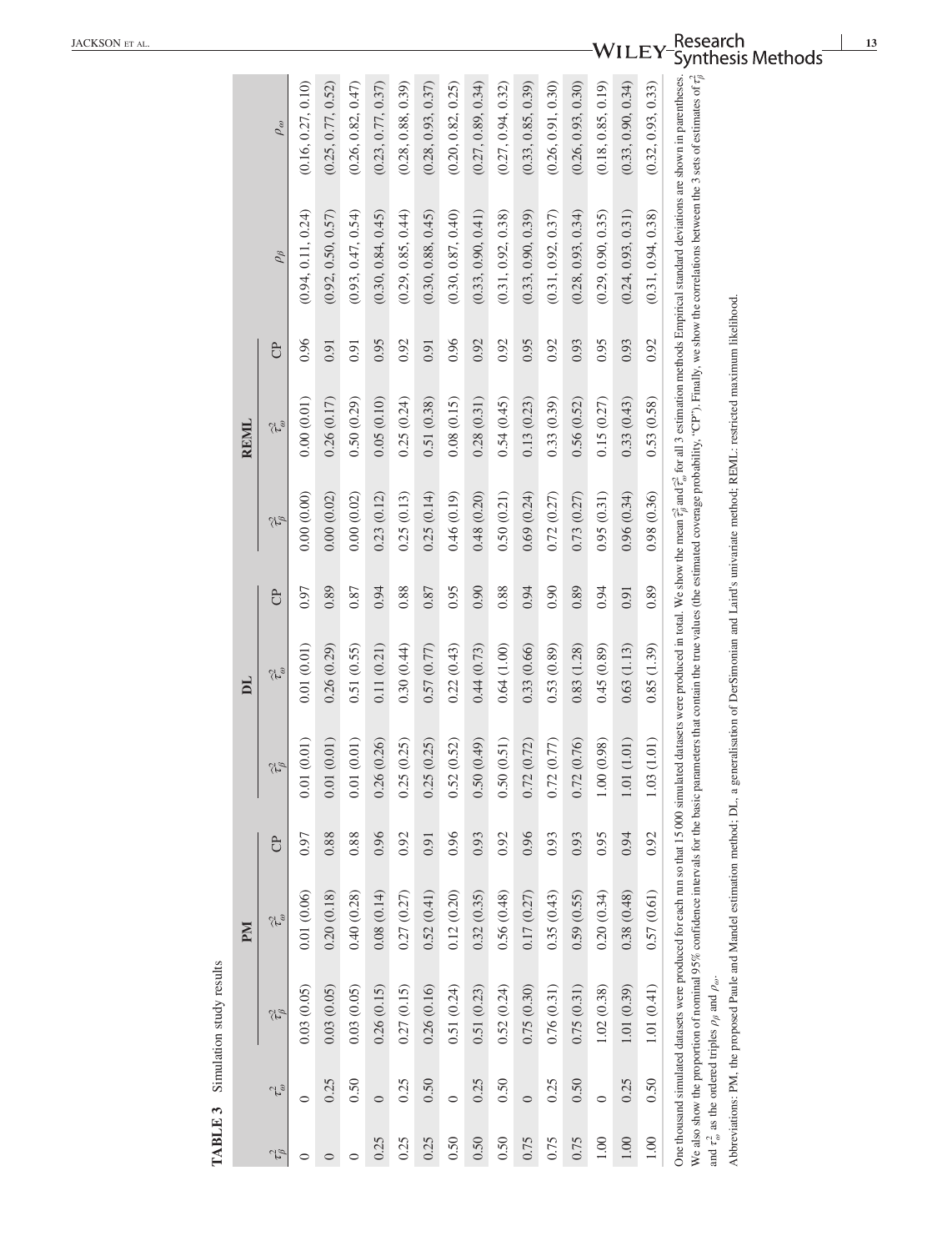# 14 | WILEY<sup>-Research</sup><br>WILEY<sup>-</sup>Svnthesis Methods<br>
<sub>14</sub> | WILEY-Svnthesis Methods

0, which are negatively biased. The Paule and Mandel estimates of  $\tau_\beta^2$  appear to be the most positively biased when  $\tau_\beta^2 =$ 0, which explains the smaller average  $\hat{\tau}^2_{\omega}$  and the negative bias for the Paule and Mandel estimator of  $\tau_{\omega}^2$  in this setting. Recall that we substitute the estimate of  $\tau_{\beta}^2$  into the non-linear equation Equation 15 when calculating  $\hat{\tau}^2_{\omega}$  so that an implication of using a positively biased estimate of  $\tau_{\beta}^2$  is likely to be negative bias in  $\hat{\tau}_{\omega}^2$ . The proposed Paule and Mandel method therefore performs least favourably when  $\tau_{\beta}^2 = 0$  but the resulting bias in  $\hat{\tau}^2_{\omega}$  is not very severe. When  $\tau^2_{\omega} = 0$ , so that the data are consistent, all methods perform satisfactorily. In general, the precision of the estimation depends on the estimation method used and in most settings the DerSimonian and Laird method has performed poorly in this respect. Overall, the proposed method performs well.

We simulate outcome data under the model 2 so that the truncation of the DerSimonian and Laird estimates of  $\tau_\beta^2$  and  $\tau_{\omega}^2$  results in positive bias.<sup>14</sup> This bias is generally evident in Table 3 (the mean values of  $\hat{\tau}_{\beta}^2$  of 0.72, when  $\tau_{\beta}^2 = 0.75$ , can be explained by Monte Carlo error). Although many of the results for the proposed Paule and Mandel and the DerSimonian and Laird method are similar, there are also some important differences. In particular, for all simulations where  $\tau_{\beta}^2$  >0, the empirical standard deviations of the Paule and Mandel estimates in Table 3 are smaller. The proposed Paule and Mandel method therefore provides more precise estimates of the unknown variance components than the DerSimonian and Laird method when between‐study heterogeneity is present. Furthermore, the Paule and Mandel method appears to help to reduce the positive bias in many of the DerSimonian and Laird estimates of  $\tau_{\omega}^2$ . Provided that between‐study heterogeneity is present, as is usually suspected to be the case, the proposed Paule and Mandel method appears to provide more accurate estimates of the unknown variance components. However, the DerSimonian and Laird method performs best when  $\tau_{\beta}^2 = 0$  and so can also be expected to perform best when the between‐study heterogeneity is very small. Neither of these two estimators consistently outperforms the other, but on balance, it seems reasonable to assert that the Paule and Mandel estimator has outperformed the DerSimonian and Laird estimator.

However, REML can be seen to have performed best, because it generally provides the least biased and most precise estimates of  $\tau_{\beta}^2$  and  $\tau_{\omega}^2$ . In comparison, the proposed Paule and Mandel provides viable a semiparametric alternative where convergence is assured even when using very simple numerical methods. Despite this, REML retains its position as the gold standard estimation method.

The correlations between the estimated variance components shown in Table 3 are generally strongest between the Paule and Mandel and REML estimators, and these correlations are around 0.9 when  $\tau_{\beta}^2$  is large. This helps to explain why the Paule and Mandel and REML results for the heterogeneous real example are in better agreement than with those from the DerSimonian and Laird method. The only exception to this is that the correlations between the Paule and Mandel and DerSimonian and Laird estimates of  $\tau_\beta^2$  are very high when  $\tau_{\beta}^2 = 0$ . Interpreting correlations in this setting is difficult when many estimators are truncated to 0, but this suggests that the Paule and Mandel estimator of  $\tau_\beta^2$  agrees well with the DerSimonian and Laird estimator when  $\tau_{\beta}^2$  is small but instead agrees well with the REML estimator when this parameter is larger.

Better estimation of the unknown variance components does seem to feed into more accurate inference concerning the basic parameters, but this effect is not very impressive. All methods are conservative (the estimated actual coverage probabilities are more than the nominal 95%) when  $\tau_{\beta}^2 =$  $\tau_{\omega}^2 = 0$ , as expected as we then unnecessarily include variance components in the model. However, the estimated REML coverage probabilities do not drop below 90% in any setting, whilst this happens twice for the Paule and Mandel method and 7 (out of 15) times for the DerSimonian and Laird method. This shows that making better inference for one aspect of a fitted model can have desirable outcomes for other aspects. This and other conclusions should however be interpreted with caution, as our findings may not generalise to other settings, and we discuss possibilities for further simulation studies below.

#### 6.3 | Possibilities for future simulation studies

There is a very wide range of possibilities to explore in future simulation studies. In particular, the simulation study described above does not allow for the uncertainty in the between‐study covariance structure. Future simulation studies could examine how the estimation methods perform when the assumed model is not true, for example, by allowing for the uncertainty in the standard deviations, and so the within-study covariance structure, for continuous data. This type of issue becomes an even more pressing concern when applying methods that use normal approximations, such as ours, to noncontinuous data. In particular, future simulation studies could focus on the implications of using normal approximations when the outcome is binary, for example, when using log-odds ratios or risk differences as the outcomes. Future work could also explore a variety of realistic distributions of study sizes and other important parameters. This is important because conclusions, such as those made above, might depend on the distribution of the study sizes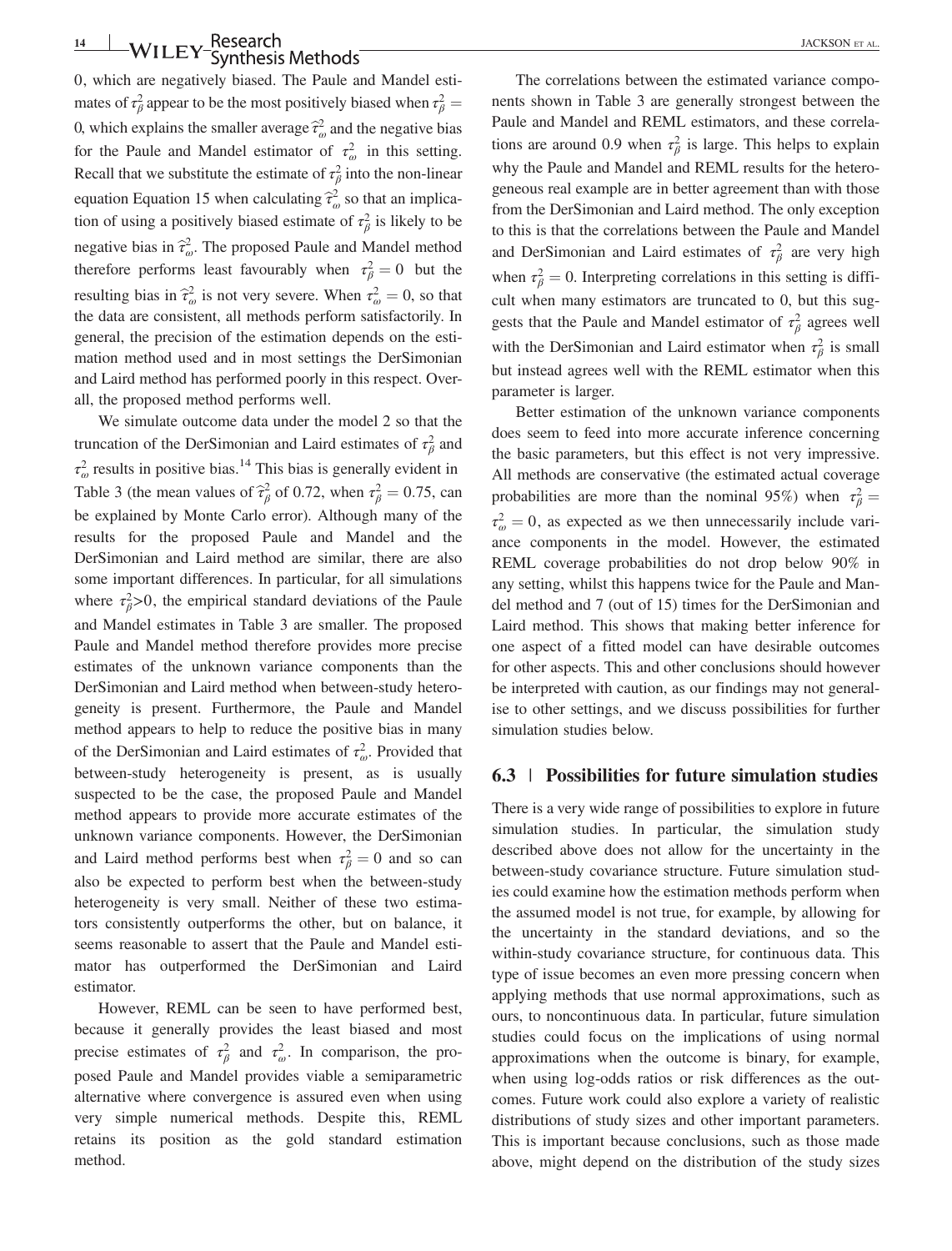or other aspects of the simulation study. If this is the case, then our conclusions are not likely to generalise to other settings.

We further suggest that the need for more simulation studies, and also large‐scale empirical investigations, is now pressing. This is because we now have three of the main univariate estimation methods successfully generalised to the network meta‐analysis setting. This simulation work should include scenarios where the model used for analysis is both true and an approximation. This is so that the implications of misspecifying the model can be assessed. Extensive simulation studies are likely to form the subject of further work and we encourage others to also consider this possibility. For now, the four real examples and our simulation study provide proof of concept that the proposed methodology performs well. Further simulation studies, and large‐scale empirical work, are however beyond the scope of the present paper.

### 7 | DISCUSSION

We have developed a new estimation method for network meta‐analysis that extends the univariate Paule and Mandel estimator. The proposed method has been found to perform well in some examples, and also in a simulation study that was based on a new example. In particular, the proposed Paule‐Mandel estimator appears to outperform the also semi-parametric DerSimonian and Laird method. However, the so-called two-step univariate DerSimonian and Laird estimators are possible, $38$  and it is also straightforward to extend the corresponding network DerSimonian and Laird method in this manner. This provides a potential way to improve the DerSimonian and Laird method to make it more attractive, and this may form the subject of future work. Good classical solutions for fitting models for network meta-analysis now have the potential to have a huge impact in applied work. In situations where analysts are content to make normality assumptions for the unknown random‐effects, and there are no convergence problems, then REML would seem to be the best estimation method. We emphasise again that REML is the current gold standard. However, the proposed Paule‐ Mandel method is likely to be the preferred approach if normality assumptions are to be explicitly avoided and, at the very least, provides a suitable sensitivity analysis when using likelihood based analyses as the primary analysis.

Extensions of the model and estimation methods are likely to be of interest. The model can easily be extended to include study level covariates, by including these in the design matrix **X** and in the location parameters  $\delta$  in model 2. All three classical estimation methods can also be extended to include these covariates. Subsequent work will show how this can be achieved using DerSimonian and Laird type methods. The Paule and Mandel estimators that we propose

# **JACKSON ET AL.**<br> **WILEY-Synthesis Methods**

here apply in regression models of this type, where the right hand sides of all estimating equations are replaced by the appropriate degrees of freedom. Another possible extension is to allow multiple outcomes as well as multiple treatment groups, in a type of analysis that might be referred to as a multivariate network meta‐analysis. Work in this area is ongoing but it is not obvious how well defined Paule and Mandel estimators might be obtained when there are multiple outcomes. This is because of the difficulties associated with ensuring that the point estimates are unique, and this is at best much more difficult in the context of using unstructured unknown covariance matrices that are typically used in multivariate meta‐analysis.

There is currently much interest in dose response models for network meta‐analysis, in situations where studies report outcomes for different treatment and dose combinations. Extending model 2 to this situation is therefore also likely to be of interest and simple extensions of our model of this type are obvious. For example, we could take  $Y$  to be the vector that is obtained by staking the estimates for all treatments and dose comparisons relative to their baseline treatmentdose and modify  $M_1$  and  $M_2$  so that the random-effects that are applied to the outcome data depend only on the treatment and design and not the dose. Next, we modify design matrices to describe the additional estimated treatment effects that are now stratified by dose, where these treatment effects initially do not depend on the dose level. Then the dose level effect may be included in the model by introducing further covariates, as explained in the previous paragraph. This is merely a suggestion and other closely related ideas are also possible. A difficulty with this approach is that by stratifying the outcome data by dose, the treatment groups may become too small for the normal approximations used in this paper to be acceptable.

In the univariate setting, confidence intervals for the between-study variance using the Q profile method $^{31,32}$  naturally accompany Paule and Mandel estimators.<sup>33</sup> Since all our pivots, like the Q profile pivot, are continuous and strictly decreasing in the variance to be estimated, these pivots can be used to provide analogous confidence intervals for one of the unknown variance parameters whilst treating the other variance as if known. This immediately leads to confidence intervals for  $\tau_{\beta}^2$  under the consistency model. However, it is not so obvious how we might obtain confidence intervals for  $\tau_\beta^2$  whilst allowing for the uncertainty in  $\tau_\omega^2$ , and vice versa, when using Q profile type methods. For now some form of bootstrapping provides a practical way to obtain confidence intervals for the unknown variance components when using either the Paule and Mandel or the DerSimonian and Laird estimation methods. As discussed by Jackson et al,<sup>14</sup> our methods do not immediately result in estimates of the inconsistency parameters  $\boldsymbol{\omega}_d$ , rather their variance  $\tau_\omega^2$  is estimated.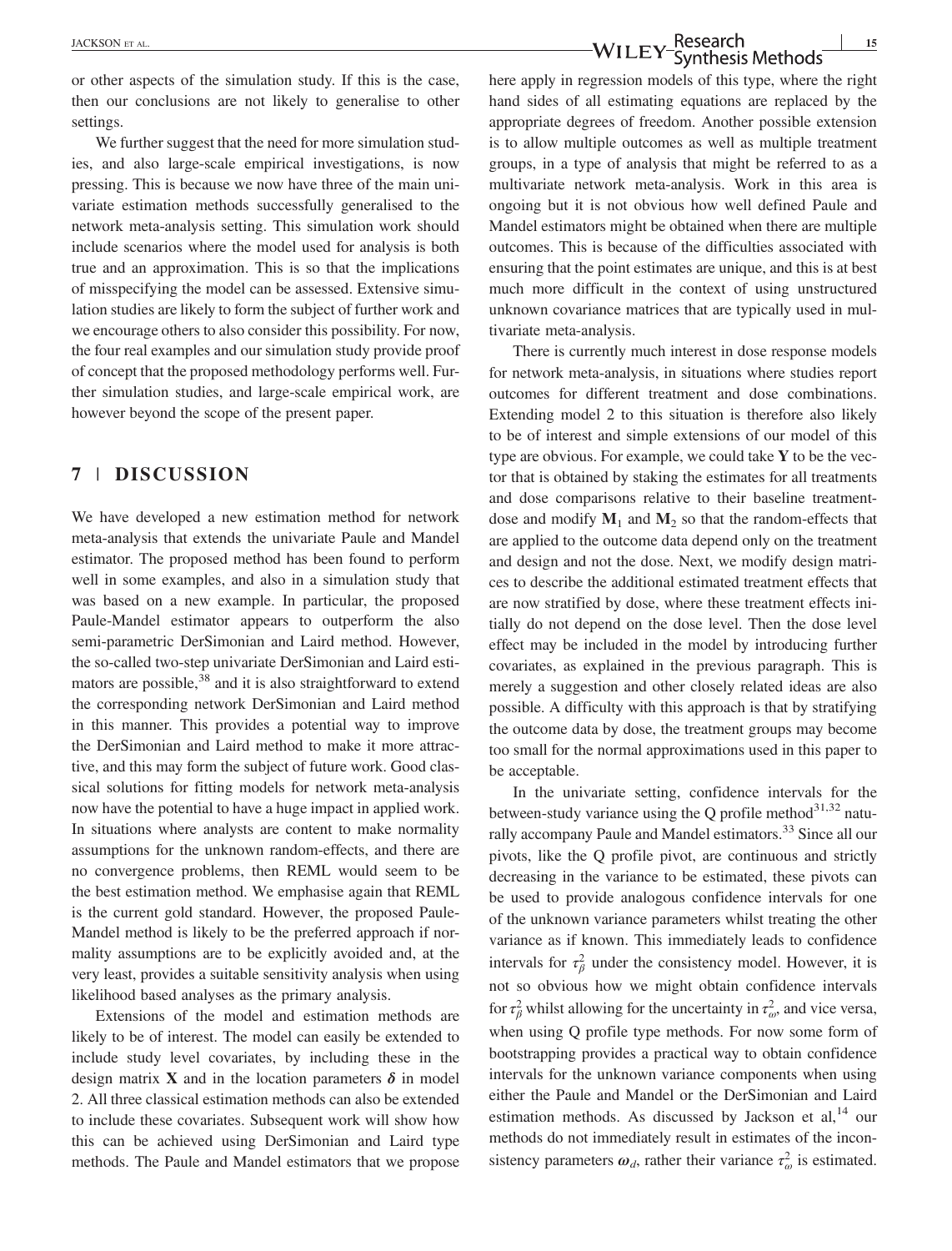# 16 | WILEY<sup>-Research</sup><br>WILEY<sup>-</sup>Synthesis Methods<br>
Contact and the set of the set of the set of the set of the set of the set of the set of the set of the set of the set of the set of the set of the set of the set of the set

This is analogous to estimating the between‐study variance in conventional univariate random‐effects meta‐analyses and not the individual true study effects. Empirical Bayes estimates of the inconsistency parameters could in principle be derived to identify where the inconsistencies in the network arise but we leave this as an avenue for further work. The use of prediction intervals when using classical models for network meta‐analysis with random inconsistency effects is another interesting possibility that also we leave as a possibility for future work.

Although we include inconsistency effects in our modelling, we recognise that there will be many instances where the consistency assumption provides a good description of the data. Furthermore, some analysts may wish to make this assumption, perhaps on the grounds that this is thought to be a necessary prerequisite for performing a network metaanalysis. Where possible attempts should be made to explain and remove any inconsistences in the evidence base, severe inconsistencies should strongly discourage the use of network meta‐analysis because these are likely to make the results invalid unless the model is well identified and describes the data very well. Strategies for explaining and removing notable inconsistencies include performing subgroup and sensitivity analyses, and using adjusted treatment effects. However, we suggest that it will often be much more realistic to anticipate a little inconsistency and to include this in the model, and this is our proposal here.

We have assumed a relatively simple model for network meta‐analysis where there are just two unknown variances. More complicated models could be considered in network meta-analyses where there is sufficient data to identify them, but we suggest that our modelling framework is more than adequate for most applications. However, it should be recognised that the successful generalisation of the univariate Paule and Mandel estimation method has relied upon the use of our simple model. Further methodological work would be needed to extend the Paule and Mandel estimation method to fit more complex models.

We have focussed on the estimation of the model here but other forms of inference are possible. In particular, probabilistic ranks and  $I^2$  statistics can be calculated in the way described by Jackson, et al. $^{14}$  See their extensive discussion for other ideas for making further inferences when using semiparametric estimation methods to fit models of the type considered here.

To summarise, we have proposed a new estimation method for network meta‐analysis. This new method extends the univariate Paule and Mandel estimation method and has been found to perform well in a variety of examples and in a simulation study. We now have three classical estimation methods for network meta‐analysis models with random inconsistency effects. R computing code for the proposed

method is provided in the supplementary materials, and we hope that this will serve to make our methods attractive to applied analysts.

#### ACKNOWLEDGEMENTS

DL and ML are supported by the UK Medical Research Council (Unit Programme number U105260558). ACT is supported by the position of Tier 2 Canada Research Chair in Knowledge Synthesis.

#### **REFERENCES**

- 1. Salanti G. Indirect and mixed‐treatment comparison, network, or multiple‐treatments meta‐analysis: many names, many benefits, many concerns for the next generation evidence synthesis tool. Research Synthesis Methods. 2012;3:80‐97.
- 2. Salanti G, Higgins JPT, Ades AE, Ioannidis JPA. Evaluation of networks of randomized trials. Statical Methods in Medical Research. 2008;17:279‐301.
- 3. Ades AE, Lu G, Higgins JP. The interpretation of random‐effects meta-analysis in decision models. Med Decis Making. 2005;25:646‐654.
- 4. DerSimonian R, Laird N. Meta‐analysis in clinical trials. Control Clin Trials. 1986;7:177‐188.
- 5. Hardy RJ, Thompson SG. A likelihood approach to meta‐analysis with random effects. Stat Med. 1996;15:619‐629.
- 6. Higgins JPT, Thompson SG, Spiegelhalter DJ. A re‐evaluation of random-effects meta-analysis. Journal of the Royal Statistical Society, Series A. 2009;172:137‐159.
- 7. Lu G, Ades AE. Combination of direct and indirect evidence in mixed treatment comparisons. Stat Med. 2004;23:3105‐3124.
- 8. Higgins JPT, Jackson D, Barrett JK, Lu G, Ades AE, White IR. Consistency and inconsistency in network meta‐analysis: concepts and models for multi-arm studies. Research Synthesis Methods. 2012;3:98‐110.
- 9. White IR, Barrett JK, Jackson D, Higgins JPT. Consistency and inconsistency in network meta‐analysis: model estimation using multivariate meta‐regression. Research Synthesis Methods. 2012;3:111‐125.
- 10. Piepho HP. Network meta‐analysis made easy: detection of inconsistency using factorial analysis-of-variance models. BMC Med Res Methodol. 2014;14:61.
- 11. Piepho HP, Williams ER, Madden LV. The use of two‐way linear mixed models in multitreatment meta‐analysis. Biometrics. 2012;68:1269‐1277.
- 12. Jackson D, Boddington P, White IR. The design-by-treatment interaction model: a unifying framework for modelling loop inconsistency in network meta-analysis. Research Synthesis Methods. 2016;7:329‐332.
- 13. Jackson D, Barrett JK, Rice S, White IR, Higgins JPT. A design‐by‐ treatment interaction model for network meta‐analysis with random inconsistency effects. Stat Med. 2014;33:3639‐3654.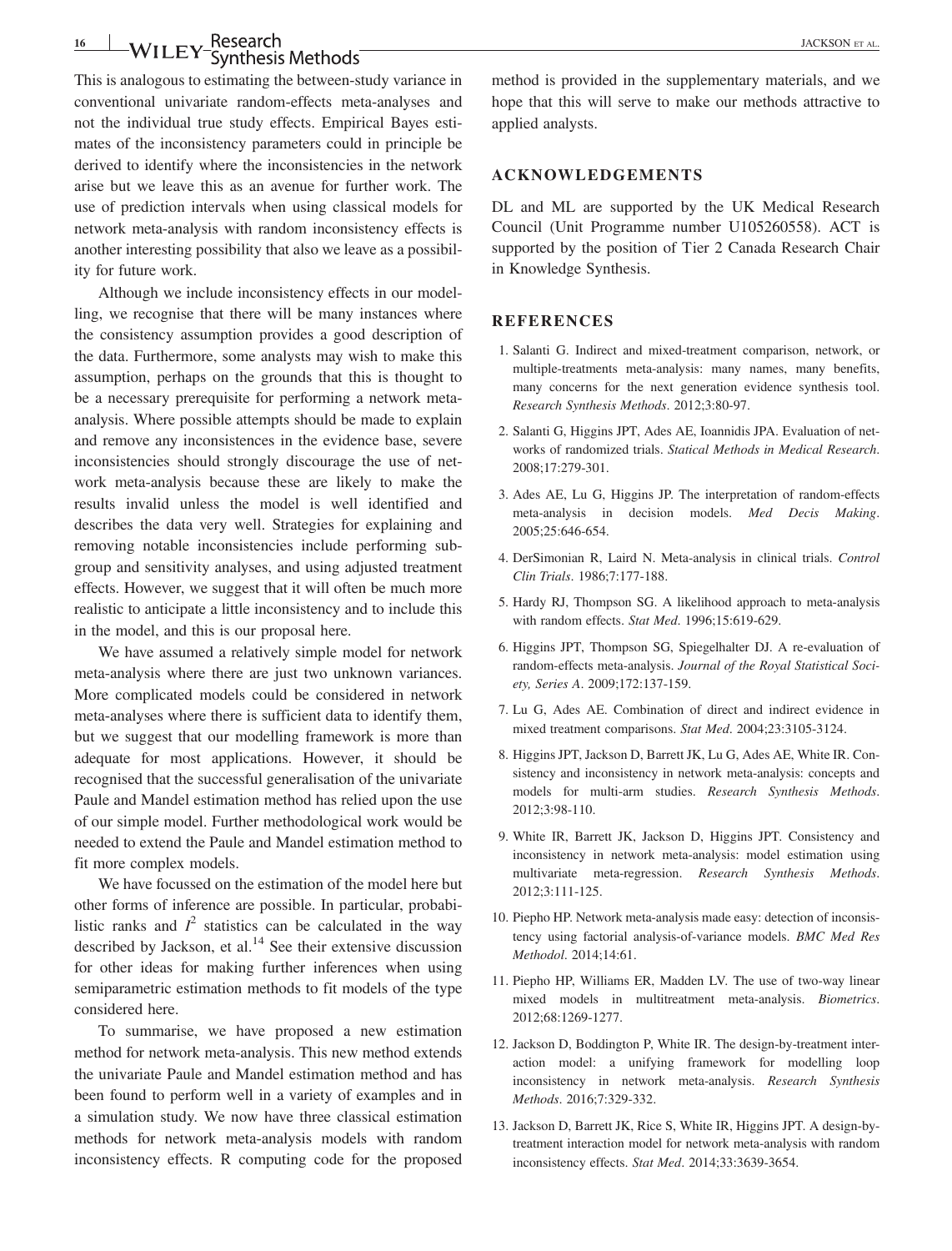# **JACKSON ET AL.** 17<br> **WILEY** Synthesis Methods 17

- 14. Jackson D, Law M, Barrett JK, et al. Extending DerSimonian and Laird's methodology to perform network meta‐analyses with random inconsistency effects. Stat Med. 2016;35:819‐839.
- 15. Law M, Jackson D, Turner R, Rhodes K, Viechtbauer W. Two new methods to fit models for network meta‐analysis with random inconsistency effects. BMC Med Res Methodol. 2016;16:87.
- 16. Paule RC, Mandel J. Concensus values and weighting factors. J Res Natl Bur Stand. 1982;87:377‐385.
- 17. Veroniki AA, Jackson D, Viechtbauer W, et al. Methods to estimate the between-study variance and its uncertainty in meta-analysis. Research Synthesis Methods. 2016;7:55‐79.
- 18. Hoaglin DC. Misunderstandings about Q and 'Cochran's Q test' in meta‐analysis. Stat Med. 2016;35:485‐495.
- 19. Kulinskaya E, Dollinger MB, Bjørkestøl K. On the moments of Cochran's Q statistic under the null hypothesis, with application to the meta-analysis of risk difference. Research Synthesis Methods. 2011;2:254‐270.
- 20. Rukhin AL, Biggerstaff BJ, Vangel MG. Restricted maximum likelihood estimation of a common mean and the Mandel‐Paule algorithm. Journal of Statistical Planning and Inference. 2010;83:319‐330.
- 21. Viechtbauer W, Lopez‐Lopez JA, Sanchez‐Meca J, Marin‐MartÃ‐ nez F. A comparison of procedures to test for moderators in mixed-effects meta-regression models. Psychol Methods. 2014;20:360‐374.
- 22. Kontopantelis E, Reeves D. Performance of statistical methods for meta‐analysis when true study effects are non‐normally distributed: a simulation study. Stat Methods Med Res. 2012a;21:409‐426.
- 23. Kontopantelis E, Reeves D. Performance of statistical methods for meta-analysis when true study effects are non-normally distributed: a comparison between DerSimonian Laird and restricted maximum likelihood. Stat Methods Med Res. 2012b;21:657‐659.
- 24. Dias S, Ades AE. Absolute or relative effects? Arm‐based synthesis of trial data. Research Synthesis Methods. 2016;7:23‐28.
- 25. Hong H, Chu H, Zhang J, Carlin BP. Rejoinder to the discussion of "a Bayesian missing data framework for generalized multiple outcome mixed treatment comparisons," by S. Dias and A.E. Ades. Research Synthesis Methods. 2016;7:29‐33.
- 26. Gasparrini A, Armstrong B, Kenward MG. Multivariate meta‐analysis for non-linear and other multi-parameter associations. Stat Med. 2012;7:3821‐3839.
- 27. Jackson D, White IR, Riley RD. Multivariate meta‐analysis: potential and promise. Stat Med. 2012;30:2481‐2498.
- 28. Krahn U, Binder H, König J. A graphical tool for locating inconsistency in network meta-analyses. BMC Research Methodology. 2013;13:35.
- 29. Viechtbauer W. Conducting meta‐analyses in R with the metafor package. Journal of Statistical Software. 2010;36:1‐48.
- 30. Davey J, Turner RM, Clarke MJ, Higgins JPT. Characteristics of meta‐analyses and their component studies in the Cochrane database of systematic reviews: a cross‐subsectional, descriptive analysis. BMC Med Res Methodol. 2011;11:160.
- 31. Knapp G, Biggerstaff BJ, Hartung J. Assessing the amount of heterogeneity in random-effects meta-analysis. *Biom J.* 2006;48:271‐285.
- 32. Viechtbauer W. Confidence intervals for the amount of heterogeneity in a meta‐analysis. Stat Med. 2007;26:37‐52.
- 33. Jackson D, Turner R, Rhodes K, Viechtbauer W. Methods for calculating confidence and credible intervals for the residual betweenstudy variance in random effects meta-regression models. BMC Med Res Methodol. 2014;14:103
- 34. Searle SR. Linear Models. Chichester: Wiley; 1971.
- 35. Tricco A et al. Comparative effectiveness of cognitive enhancers for treating Alzheimer's dementia: a systematic review and network meta‐analysis. BMJ. 2016; Under review.
- 36. Rücker G, Schwarzer G 2013. netmeta: Network meta‐analysis with R. R package version 0.9‐2.
- 37. Higgins JPT, Thompson SG. Quantifying heterogeneity in a meta‐ analysis. Stat Med. 2002;21:1539‐1558.
- 38. DerSimonian R, Kacker R. Random‐effects model for meta‐analysis of clinical trials: an update. Clin Trials. 2007;28:105‐114.
- 39. Harville DA. Matrix Algebra from a Statistician's Perspective. New York: Springer; 2012.

#### SUPPORTING INFORMATION

Additional Supporting Information may be found online in the supporting information tab for this article.

How to cite this article: Jackson D, Veroniki AA, Law M, Tricco AC, Baker R. Paule‐Mandel estimators for network meta‐analysis with random inconsistency effects. Res Syn Meth. 2017;0:1‐19. [https://doi.org/](https://doi.org/10.1002/jrsm.1244) [10.1002/jrsm.1244](https://doi.org/10.1002/jrsm.1244)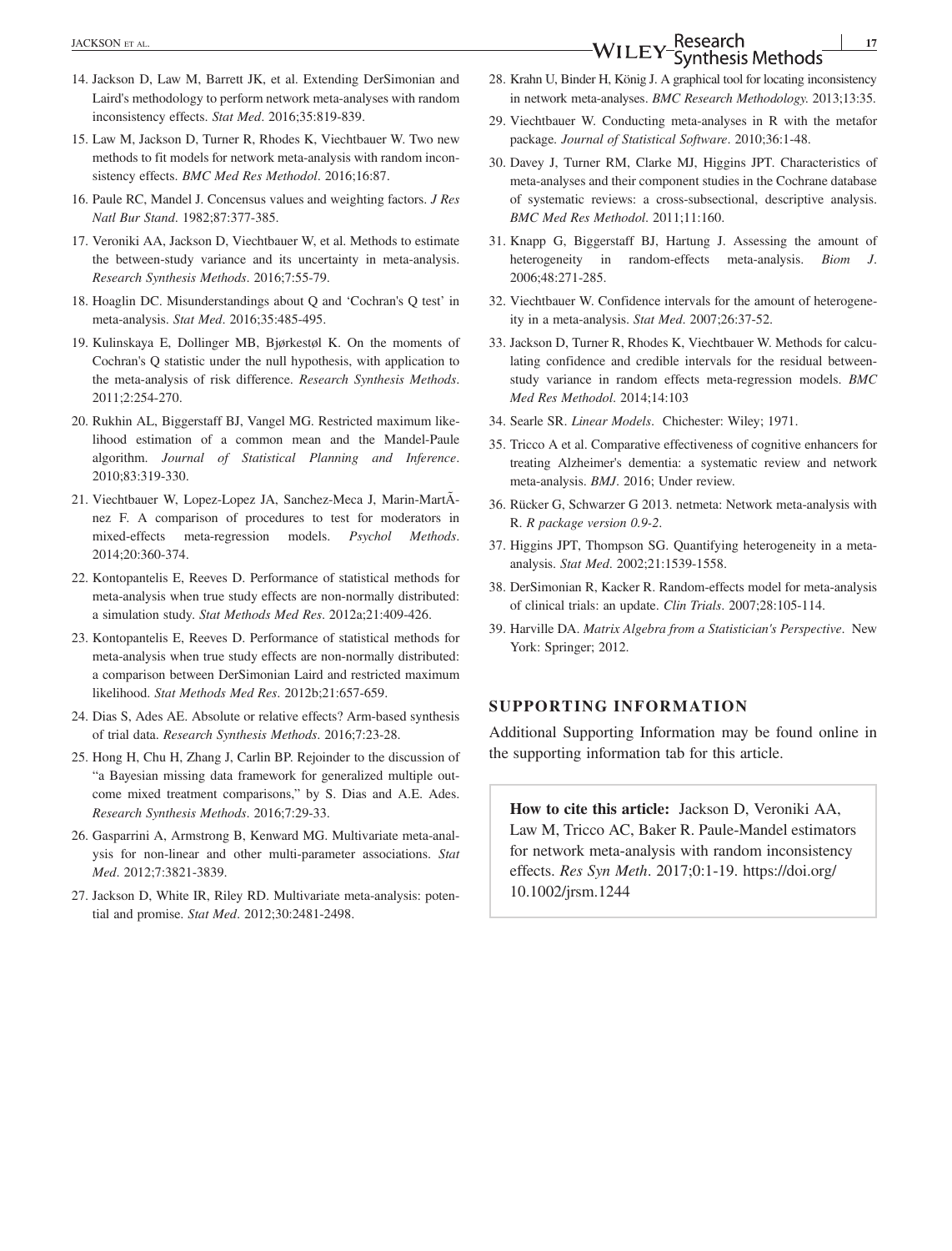# 18 JACKSON ET AL.

### APPENDIX

## PROVING THAT ALL 3 Q PIVOTS ARE STRICTLY DECREASING IN THE UNKNOWN **VARIANCE**

To provide a general proof, we introduce notation that can describe all 3 pivots in a flexible way. We will take  $\tau^2$  to represent whichever unknown variance parameter is to be estimated. Hence,  $\tau^2$  represents  $\tau^2_\beta$  in Equations 10 and 12 and  $\tau_{\omega}^2$  in Equation 14. We will use **Y** and **Y** to represent the outcome data and the fitted values in these equations so that Y and  $\hat{Y}$  represent  $Y_d$  and  $\hat{Y}_d$  in Equation 12. We use  $\beta$  to represent the regression parameters so that  $\beta$  represents  $\delta$  in Equations 10 and 14 and represents  $\beta_d$  in Equation 12. We prove that the design specific pivot in Equation 12 is strictly The chain rule for multivariate calculus gives

$$
\frac{\partial Q}{\partial \tau^2} = \mathbf{R}^T \left\{ \frac{\partial}{\partial \tau^2} \Big[ \big( \tau^2 \mathbf{M} + \mathbf{C} \big)^{-1} \Big] \right\} \mathbf{R} + \sum_{i=1}^k \left\{ \frac{\partial Q}{\partial \hat{\beta}_i} \right\} \left\{ \frac{\partial \hat{\beta}_i}{\partial \tau^2} \right\} \tag{A2}
$$

where  $\mathbf{R} = \mathbf{Y} - \widehat{\mathbf{Y}}\left(\widehat{\beta}_1(\tau^2), \widehat{\beta}_2(\tau^2), \cdots, \widehat{\beta}_k(\tau^2)\right)$  denotes the residuals.

Next, following Jackson et al.<sup>33</sup>, consider the estimates  $\hat{\beta} = (\hat{\beta}_1, \hat{\beta}_2, ..., \hat{\beta}_k)^T$  for a fixed value of  $\tau^2$ using maximum likelihood estimation (or equivalently weighted least squares) under the normal model for Y with covariance matrix  $\tau^2 M + C$ . The log-likelihood is proportional to

$$
\ell(\beta_1, \beta_2, \cdots, \beta_k) = \left(\mathbf{Y} - \widehat{\mathbf{Y}}(\beta_1, \beta_2, \cdots, \beta_k)\right)^T \left(\tau^2 \mathbf{M} + \mathbf{C}\right)^{-1} \left(\mathbf{Y} - \widehat{\mathbf{Y}}(\beta_1, \beta_2, \cdots, \beta_k)\right),
$$

decreasing in  $\tau_{\beta}^2$  so that this is also true for their sum, which is used for estimating  $\tau_{\beta}^2$  under the full model.

We now emphasise the dependence of the estimated regression parameters  $\hat{\beta}$  on  $\tau^2$  by writing  $\hat{\beta} =$  $\left(\widehat{\beta}_1(\tau^2), \widehat{\beta}_2(\tau^2), \cdots, \widehat{\beta}_k(\tau^2)\right)^T$  where k is the length of  $\beta$ , different variance structures result in different estimates of the regression parameters. The fitted vectors depend on  $\tau^2$ through these estimated regression vectors and so we write now  $\hat{\mathbf{Y}}(\hat{\beta}_1(\tau^2), \hat{\beta}_2(\tau^2), \cdots, \hat{\beta}_k(\tau^2))$  to emphasise the correct dependence structure.

When using the 3 pivots for estimation, the total precision matrices are of the form  $(\tau^2 M + C)^{-1}$ , where C is a constant matrix that is held fixed in the estimation and M denotes the matrix associated with  $\tau^2$ . In the estimating equation resulting from Equation 10,  $C = S$  and  $M = M_1$ ; in the estimating equation from Equation 12,  $C = S_d$  and  $M = M_d$ ; and in the estimating equation from Equation 14,  $C =$  $\mathbf{S} + \hat{\tau}_{\beta}^2 \mathbf{M}_1$  and  $\mathbf{M} = \mathbf{M}_2$ . Although Equation 14 is a function of both variances, when estimating  $\tau_{\omega}^2$ , we use this pivot with fixed  $\tau_{\beta}^2 = \hat{\tau}_{\beta}^2$  as explained above.

Using this flexible notation, we can represent all 3 pivots as used for estimation as

where  $\tau^2$  is held fixed. This likelihood is of the same form as Equation A1, and we solve  $\frac{\partial \mathcal{E}}{\partial \hat{\beta}}$  =  $\partial Q/\partial \hat{\beta}_i = 0$  to estimate the regression parameters and so calculate the fitted values in the quadratic form A1. The summation in Equation A2 is therefore 0 (because  $\partial Q/\partial \hat{\beta}_i = 0$  for all  $i = 1, 2, \dots k$ ) and the derivative drastically simplifies.

Next, we require a standard result relating to matrix differentiation. If F is a matrix whose entries are functions of  $\mathbf{x} = (x_1, \dots, x_m)^T$ , then the matrix that contains the partially differentiated entries of F with respect to  $x_i$  is denoted as  $\frac{\partial F}{\partial x_i}$ (Harville p.296, 39). Then the required result is expression  $(8.15)$  of Harville (page 311) which, assuming **F** is square and nonsingular, is

$$
\frac{\partial \mathbf{F}^{-1}}{\partial x_j} = -\mathbf{F}^{-1} \left\{ \frac{\partial \mathbf{F}}{\partial x_j} \right\} \mathbf{F}^{-1}
$$
 (A3)

Taking **F** to be  $\tau^2 \mathbf{M} + \mathbf{C}$  and  $x_j$  to be  $\tau^2$  in Equation A3, where  $\partial/\partial \tau^2[\tau^2 M+C] = M$ , we can evaluate Equation A2 as

$$
\partial Q / \partial \tau^2 = -(\Sigma^{-1} \mathbf{R})^T \mathbf{M} (\Sigma^{-1} \mathbf{R}) \tag{A4}
$$

where  $\Sigma = \tau^2 M + C$ . It was noted above that  $M_1$ ,  $M_2$ , and  $M_d$  are symmetrical; hence, M is regardless of which of

$$
Q(\tau^2, \widehat{\beta}_1(\tau^2), \widehat{\beta}_2(\tau^2), \cdots, \widehat{\beta}_k(\tau^2)) = (\mathbf{Y} - \widehat{\mathbf{Y}}(\widehat{\beta}_1(\tau^2), \widehat{\beta}_2(\tau^2), \cdots, \widehat{\beta}_k(\tau^2)))^T (\tau^2 \mathbf{M} + \mathbf{C})^{-1} (\mathbf{Y} - \widehat{\mathbf{Y}}(\widehat{\beta}_1(\tau^2), \widehat{\beta}_2(\tau^2), \cdots, \widehat{\beta}_k(\tau^2)))
$$
(A1)